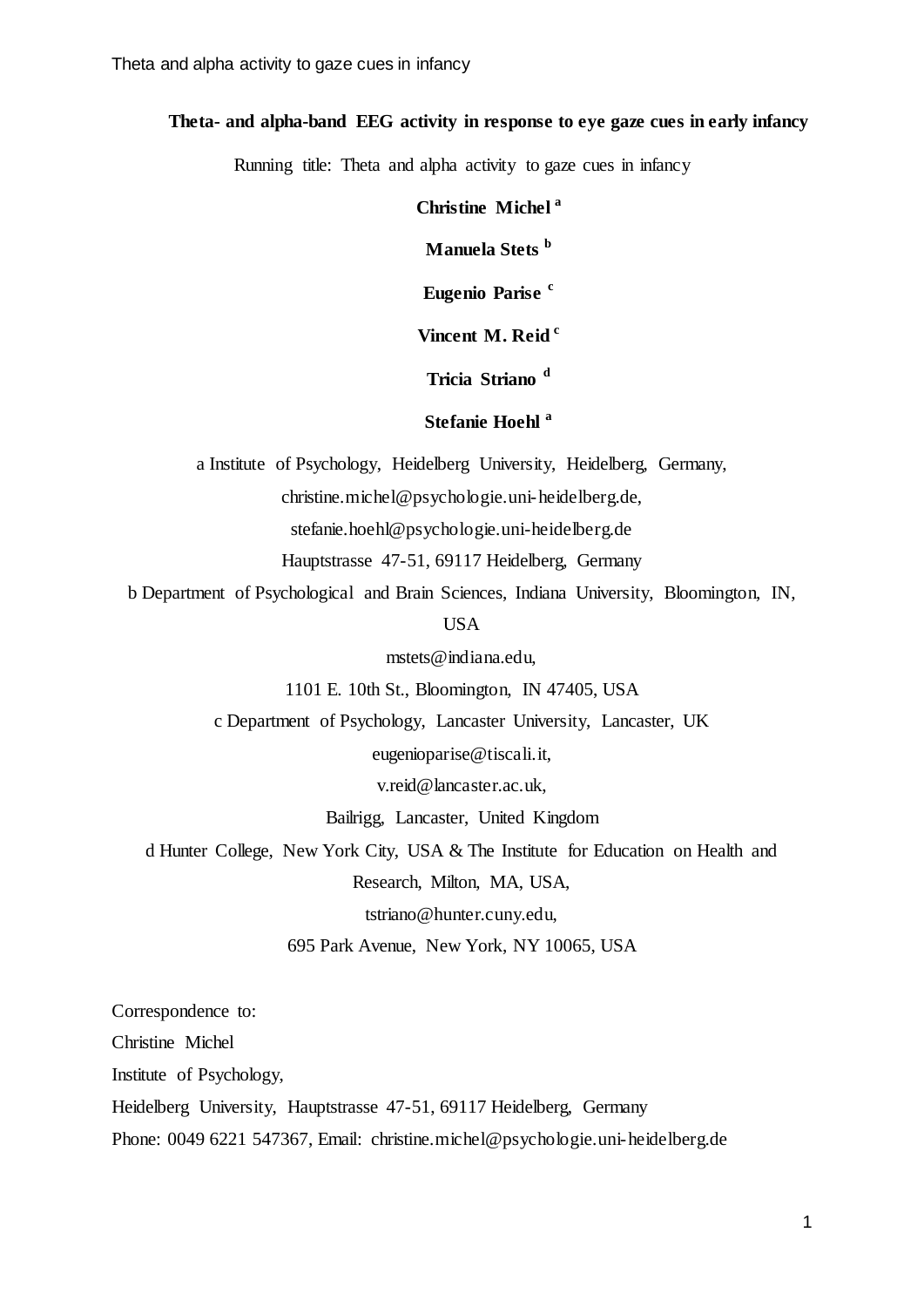#### **Abstract**

In order to elucidate the development of how infants use eye gaze as a referential cue, we investigated theta and alpha oscillations in response to object-directed and object-averted eye gaze in infants aged 2, 4, 5, and 9 months. At 2 months of age, no difference between conditions was found. In 4- and 9-month-olds, alpha-band activity desynchronized more in response to faces looking at objects compared to faces looking away from objects. Theta activity in 5-month-old infants differed between conditions with more theta synchronization for object-averted eye gaze. Whereas alpha desynchronization might reflect mechanisms of early social object learning, theta is proposed to imply activity in the executive attention network. The interplay between alpha- and theta activity represents developmental changes in both kinds of processes during early infancy.

*Keywords*: infancy, eye gaze cues, theta synchronization, alpha desynchronization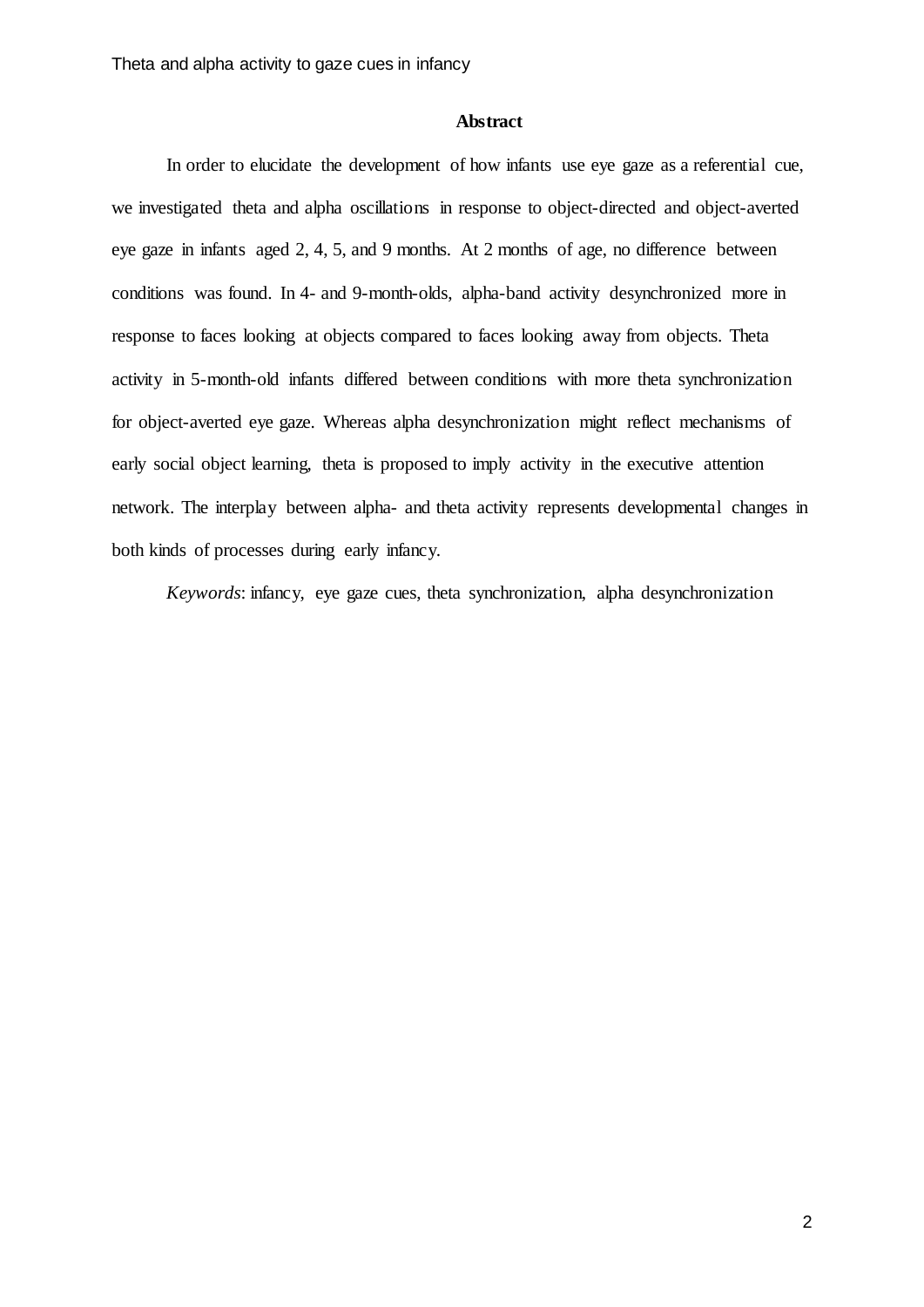#### **1. Introduction**

From very early on in life, eye gaze is an important cue influencing infants' perception and attention. As it helps infants to direct their attention to relevant information in the environment, eye gaze direction, among other social cues [\(Bertenthal, Boyer, & Harding,](#page-19-0)  [2014\)](#page-19-0), affects information processing and facilitates social learning [\(Csibra & Gergely, 2006;](#page-19-1) [Hoehl et al., 2009;](#page-19-2) [Reid & Striano, 2007\)](#page-20-0). Here, we measure oscillatory brain activity in response to eye gaze as a referential cue in early infancy.

Infants show an early sensitivity to eye gaze direction in relation to the location of objects. Nine-month-old infants look longer to object-directed gaze shifts than to non-objectdirected gaze shifts [\(Senju, Csibra, & Johnson, 2008\)](#page-20-1). Even younger infants differentiate between object-directed and object-averted eye gaze: event-related potentials (ERPs) in response to faces looking toward objects were compared to those for faces looking away from objects in 2-, 4- and 5-month olds [\(Hoehl, Reid, Mooney, & Striano, 2008;](#page-19-3) [Hoehl et al.,](#page-19-2)  [2009\)](#page-19-2). Whereas no effects on the Negative central (Nc) component were found in the youngest age group, infants at 4 and 5 months showed a larger amplitude for this component for object-averted gaze. As the Nc component is related to attention [\(Reynolds & Richards,](#page-20-2)  [2005\)](#page-20-2), it was concluded that infants allocated more attention to faces that looked away from objects, because this situation was less expected and more ambiguous to them. Moreover, it was only in the 4- and not in the 5-month-olds that a larger positive slow wave (PSW) was found for object-directed looks. The PSW is related to memory updating processes [\(Nelson,](#page-20-3)  [1997;](#page-20-3) [Webb, Long, & Nelson, 2005\)](#page-21-0). Thus, eye gaze may have facilitated building memory representations for cued objects. In the aforementioned cross-sectional approach, the studies by Hoehl and colleagues [\(2008;](#page-19-3) [2009\)](#page-19-2) highlight developmental changes in the way infants process eye gaze and its relation to objects.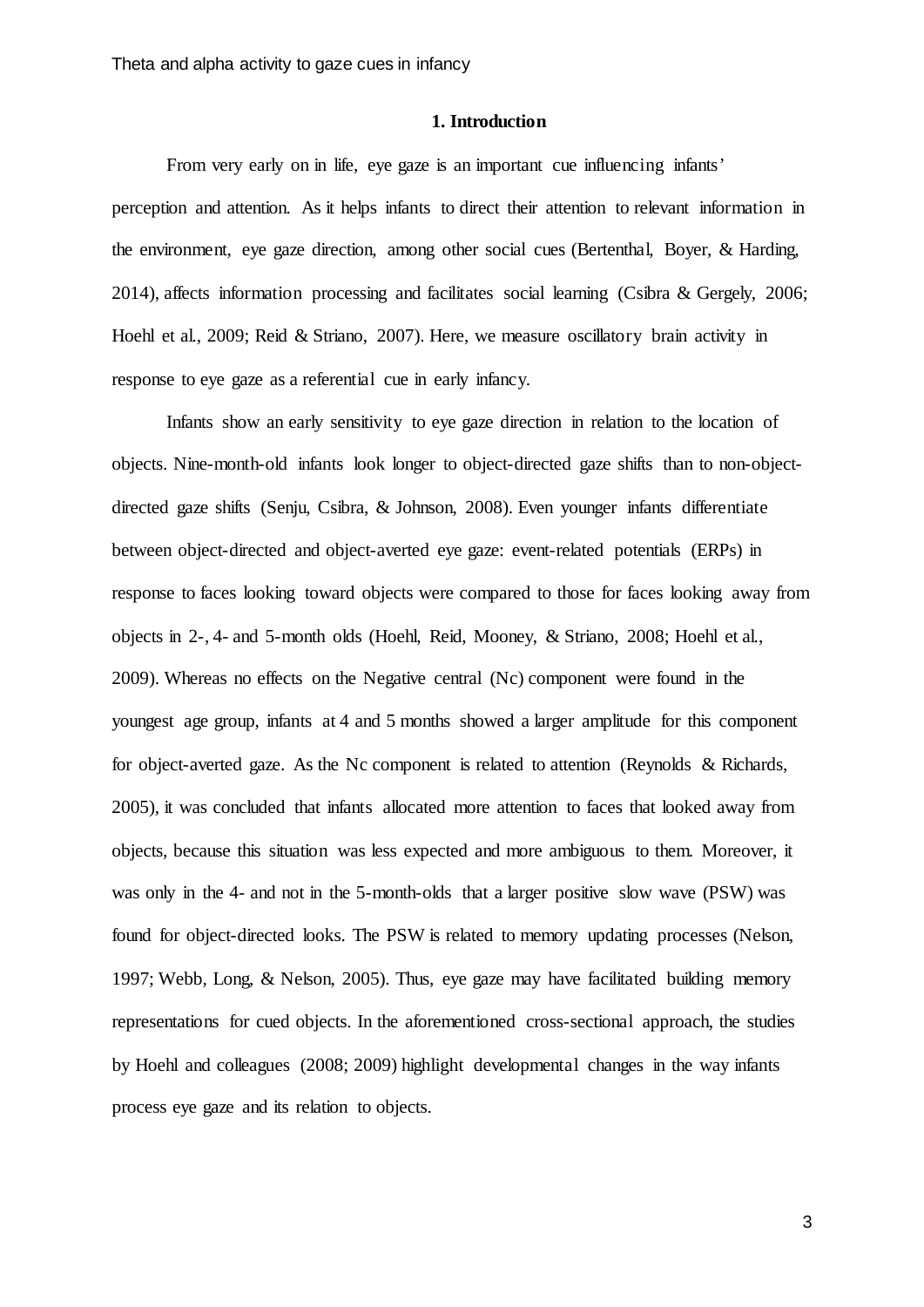Similar developmental changes have been revealed by behavioral studies. Already at 3 months of age, infants are sensitive to triadic interactions [\(Striano & Stahl, 2005\)](#page-21-1). Their ability to follow gaze shifts of strangers increases between 4 and 6 months [\(Gredebäck,](#page-19-4)  [Fikke, & Melinder, 2010\)](#page-19-4). At the same time, infants' joint attention skills gradually develop [\(Striano & Bertin, 2005\)](#page-21-2) and their ability to use social cues to encode new information advances. In a live paradigm measuring looking times, infants at 7 and 9 but not at 4 and 5 months of age showed enhanced object processing in a joint attention situation (Cleveland, [Schug, & Striano, 2007;](#page-19-5) [Cleveland & Striano, 2007\)](#page-19-6). Studies that presented similar stimuli on a screen found that infants were able to use social cues for object learning already at 4 months [\(Hoehl, Wahl, & Pauen, 2014;](#page-19-7) [Reid & Striano, 2005;](#page-20-4) [Reid, Striano, Kaufman, &](#page-20-5)  [Johnson, 2004;](#page-20-5) [Wahl, Michel, Pauen, & Hoehl, 2013\)](#page-21-3). These studies compared ERPs and looking times in response to objects that were previously cued by another person's eye gaze and/or head turn with objects that were not cued. Cued objects were processed more efficiently whereas uncued objects were more novel to infants when they were presented to the infant a second time. This was reflected in enhanced amplitudes of either the PSW or the Nc as well as in longer looking times to previously uncued objects. Eye gaze cues guided infant attention and thereby facilitated object learning. The age discrepancy between live and video-based studies may be due to the different types of paradigms and dependent variables. A video-based presentation condenses information on a small screen and this may help infants to focus on the stimuli. The setting in a live paradigm is more complex as infants are interacting with a real person who, inevitably, covers more space. Furthermore, the dependent variable in the live studies was the overt behavior of the infant, whereas video-based studies mostly applied ERPs and/or eye tracking.

The aforementioned studies show developmental changes in the way infants make use of social cues. One possible mechanism behind these changes is how infants are able to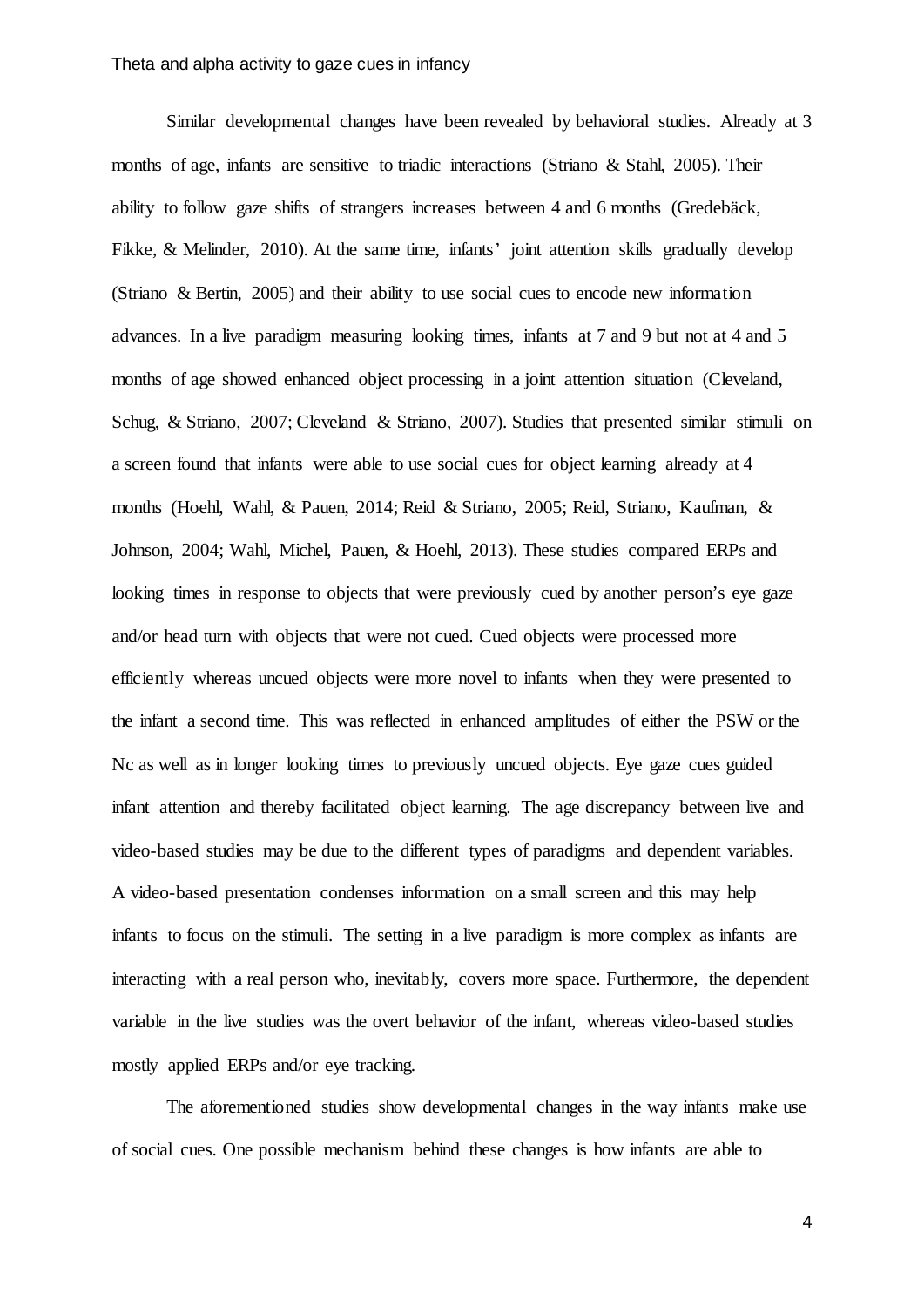control their attention. At 4 months of age, infants supposedly react to eye gaze cues due to an automatic shift of attention [\(Hoehl, Wahl, et al., 2014;](#page-19-7) [Moore & Corkum, 1998\)](#page-20-6). During the following two months, it has been proposed that an attention network starts to monitor and integrate infants' own and others' gaze direction and behavior. Between 7- and 9 months, infants are able to internally control their shifts of attention [\(Mundy & Newell, 2007;](#page-20-7) [Petersen & Posner, 2012\)](#page-20-8).

As results of studies investigating the use of social cues differ depending on the paradigm used, the current study makes use of the same paradigm for all age groups in a cross-sectional design with infants aged 2, 4, 5, and 9 months. As in the study by [Hoehl et al.](#page-19-3)  (2008), infants saw static images of faces either looking toward or away from an object while their EEG was measured. So far, the neural processing of eye gaze–object relations in infancy has only been investigated using ERPs. In the current study we analyze oscillatory changes to further clarify underlying neural mechanisms of how social information is processed.

Based on the literature, the alpha- and the theta-band are likely to be sensitive to eye gaze-object relations: Theta-band activity in adults lies between 4 and about 7 Hz [\(Klimesch,](#page-20-9)  [1999;](#page-20-9) [Saby & Marshall, 2012\)](#page-20-10). Theta in infants, that we refer to in the current study, is primarily defined between 3 and 6 Hz and the frequency range does not seem to change between 4 and 12 months [\(Saby & Marshall, 2012;](#page-20-10) [Stroganova & Orekhova, 2007\)](#page-21-4). Theta synchronization may imply activity of the frontal cortex including an attention network involved in executive and voluntary control of attention as it has been proposed by Posner and Petersen [\(Bazhenova, Stroganova, Doussard-Roosevelt, Posikera, & Porges, 2007;](#page-19-8) [Orekhova, Stroganova, & Posikera, 1999;](#page-20-11) [Petersen & Posner, 2012;](#page-20-8) [Posner & Petersen,](#page-20-12)  [1990\)](#page-20-12). It has been suggested that this attention system emerges at around 4-6 months and allows infants to monitor the relation between their own and others' gaze direction and goaldirected behavior [\(Mundy & Newell, 2007\)](#page-20-7). Frontal theta activity decreases with age. This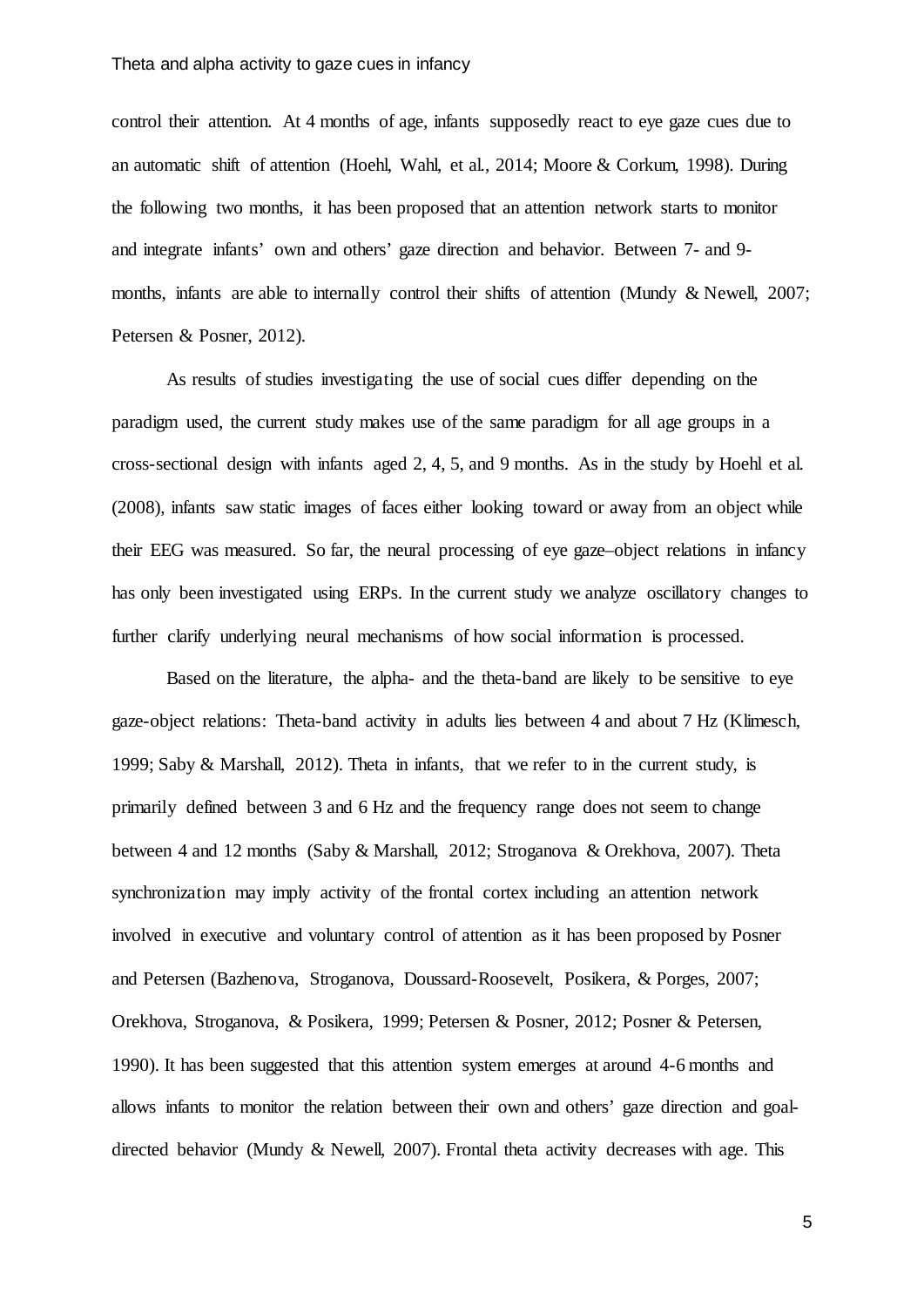#### Theta and alpha activity to gaze cues in infancy

decrease is proposed to reflect maturation processes in the attention system as the system gets increasingly effective [\(Orekhova et al., 1999\)](#page-20-11). If theta activity implies executive control of attention, it would be expected to vary with developmental changes in response to social cues. Therefore, we expect to find no differences between conditions in theta synchronization in the 2- and 4-month olds as the executive attention network should not be developed yet. In 9-month-olds, the network should have matured and be more efficiently functioning [\(Orekhova et al., 1999\)](#page-20-11). As theta decreases in older infants, we expect little or no difference in theta synchronization between conditions. Changes in theta activity may reflect the development of this system which occurs at around 5-6 months of age and we therefore expect theta effects specifically in this age group.

Alpha desynchronization in adults has been related to attentional mechanisms that actively suppress distracting information to focus on relevant input [\(Ward, 2003\)](#page-21-5). In a live triadic joint attention interaction, [Lachat, Hugueville, Lemaréchal, Conty, and George \(2012\)](#page-20-13) reported attenuated alpha signal power (11-13 Hz) in adult participants that jointly attended to the same stimulus. This result was interpreted as reflecting higher arousal induced by mutual attentiveness. [Hoehl, Michel, Reid, Parise, and Striano \(2014\)](#page-19-9) recently showed similar effects in 9-month-old infants in a live paradigm. Here, alpha (5-7 Hz) desynchronized in response to novel objects only when these objects were presented in a joint attention situation [\(Hoehl, Michel, et al., 2014\)](#page-19-9), indicating that alpha-band activity varied depending on the social context in which stimuli were perceived. Alpha desynchronization was therefore suggested to relate to early social learning processes in infants [\(Hoehl, Michel, et al., 2014\)](#page-19-9). Enhanced alpha desynchronization may indicate that attention is focused on the relevant object (here an object that is cued by eye gaze). Thereby it could enable or at least facilitate object learning in such situations. Similar processes might take place already at 4 months as infants differentiate between eye gazes toward and away from objects and build stronger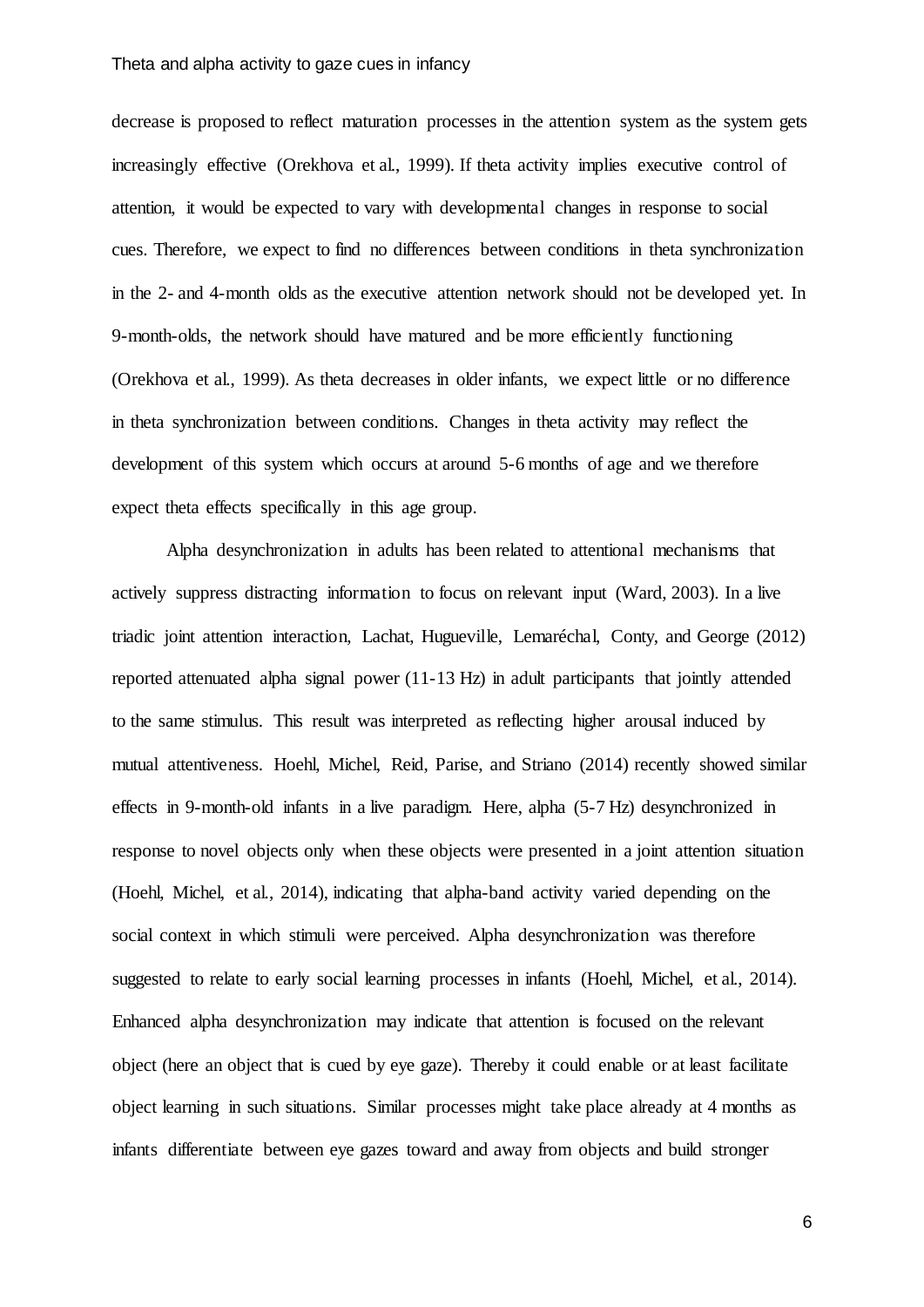memory representations for cued objects [\(Hoehl et al., 2008;](#page-19-3) [Hoehl, Wahl, et al., 2014;](#page-19-7) [Reid](#page-20-4)  [& Striano, 2005;](#page-20-4) [Reid et al., 2004;](#page-20-5) [Wahl et al., 2013\)](#page-21-3). In the current study, eye gaze that is directed toward an object identifies it as an object that is of high relevance for the infant. Thus, we expect desynchronization to occur in response to object-directed gaze starting at 4 months of age in the alpha-band frequency range 4-10 Hz, which is the typical range for alpha in infants [\(Marshall, Bar-Haim, & Fox, 2002;](#page-20-14) [Stroganova, Orekhova, & Posikera,](#page-21-6)  [1999\)](#page-21-6).

The current study investigates oscillatory brain activity in response to object-directed and object-averted eye gaze for synchronization in the theta range and for desynchronization in the alpha range. By studying 2-, 4-, 5-, and 9- month-old infants with the same paradigm, we expect to gain insights into how the processing of social cues develops and how attentional and social information processes change in early infancy [\(Cleveland et al., 2007;](#page-19-5) [Cleveland & Striano, 2007;](#page-19-6) [Striano & Stahl, 2005\)](#page-21-1).

# **2. Method**

## **2.1 Participants**

The final sample consisted of 58 (32 female) 2-, 4-, 5-, and 9- month-old infants born full term (37-41 weeks) and within the normal range for birth weight (see Table 1 for detailed information about age, sex, and the number of trials included in the final analyses separately for each age group).

Another 79 infants were tested but excluded from the final sample due to fussiness (17) or failure to reach the minimum criterion of 10 artifact-free trials per condition (62). This inclusion criterion and the attrition rate of 58% are similar to other infant EEG studies (e.g. [Elsabbagh et al., 2009;](#page-19-10) [Southgate, Csibra, Kaufman, & Johnson, 2008\)](#page-21-7). Data of 14 additional infants were distorted due to technical problems and, therefore, not analyzed. The group of 4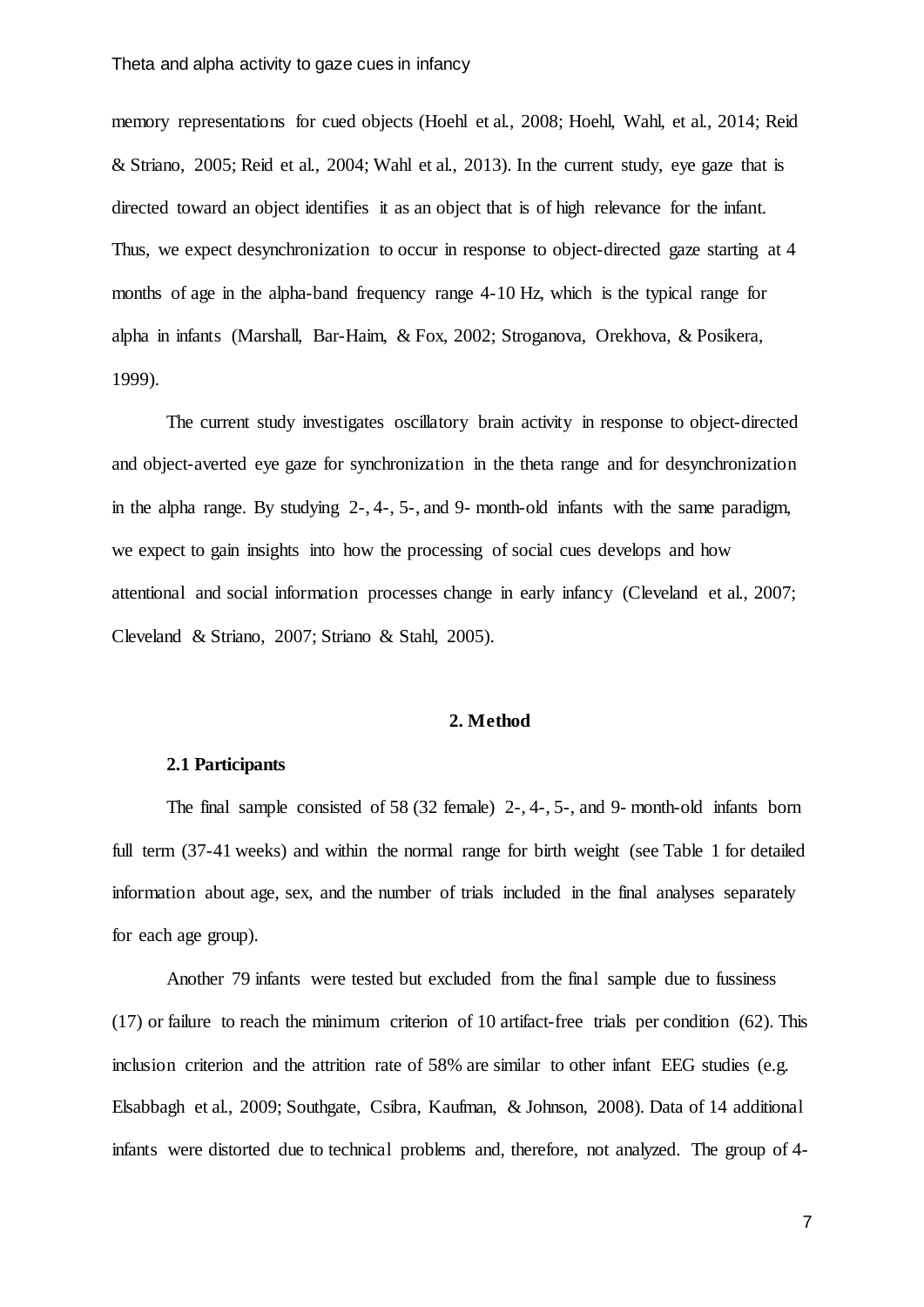month-old infants consists of the sample reported in Hoehl et al. [\(2008\)](#page-19-3) and the group of 2 and 5-month-olds of the sample reported in [Hoehl et al. \(2009\).](#page-19-2) Both of these studies investigated ERP effects. On average, infants contributed 20 artifact-free trials to the grand average per condition.

|                                                                                                   | 2-month-olds       | 4-month-olds       | 5-month-olds       | 9-month-olds       |
|---------------------------------------------------------------------------------------------------|--------------------|--------------------|--------------------|--------------------|
| N                                                                                                 | 14                 | 16                 | 16                 | 12                 |
| <b>Sex</b>                                                                                        | 10 female          | 8 female           | 7 female           | 7 female           |
| Mean age (mm.dd)                                                                                  | 02.23              | 04.02              | 05.19              | 08.28              |
| Age range ( $mm\ddot{d}$ –<br>mm.dd)                                                              | $02.07 - 03.00$    | $03.21 - 04.09$    | $05.02 - 05.29$    | $08.21 - 09.09$    |
| Mean number;<br>standard deviation<br>(range) of included<br>trials: object-directed<br>condition | 27;16<br>$(10-63)$ | 19; 7<br>$(10-37)$ | 19;10<br>$(10-41)$ | 14; 3<br>$(10-20)$ |
| Mean number;<br>standard deviation<br>(range) of included<br>trials: object-averted<br>condition  | 27;16<br>$(10-62)$ | 19; 8<br>$(10-37)$ | 20;10<br>$(10-41)$ | 14; 3<br>$(10-20)$ |

Table 1. Sample information and overview of included trials per condition.

#### **2.2 Stimuli**

Static portrait photographs of two female actors served as stimuli. Their eye gaze was shifted either to the left or to the right and a colorful object was presented next to the face on one side at the height of the pupils approximately 2 cm away from the eyes. Consequently, two different conditions were created: in the *object-directed condition,* the actor looked at the object and in the *object-averted condition,* the actor looked away from the object (see Figure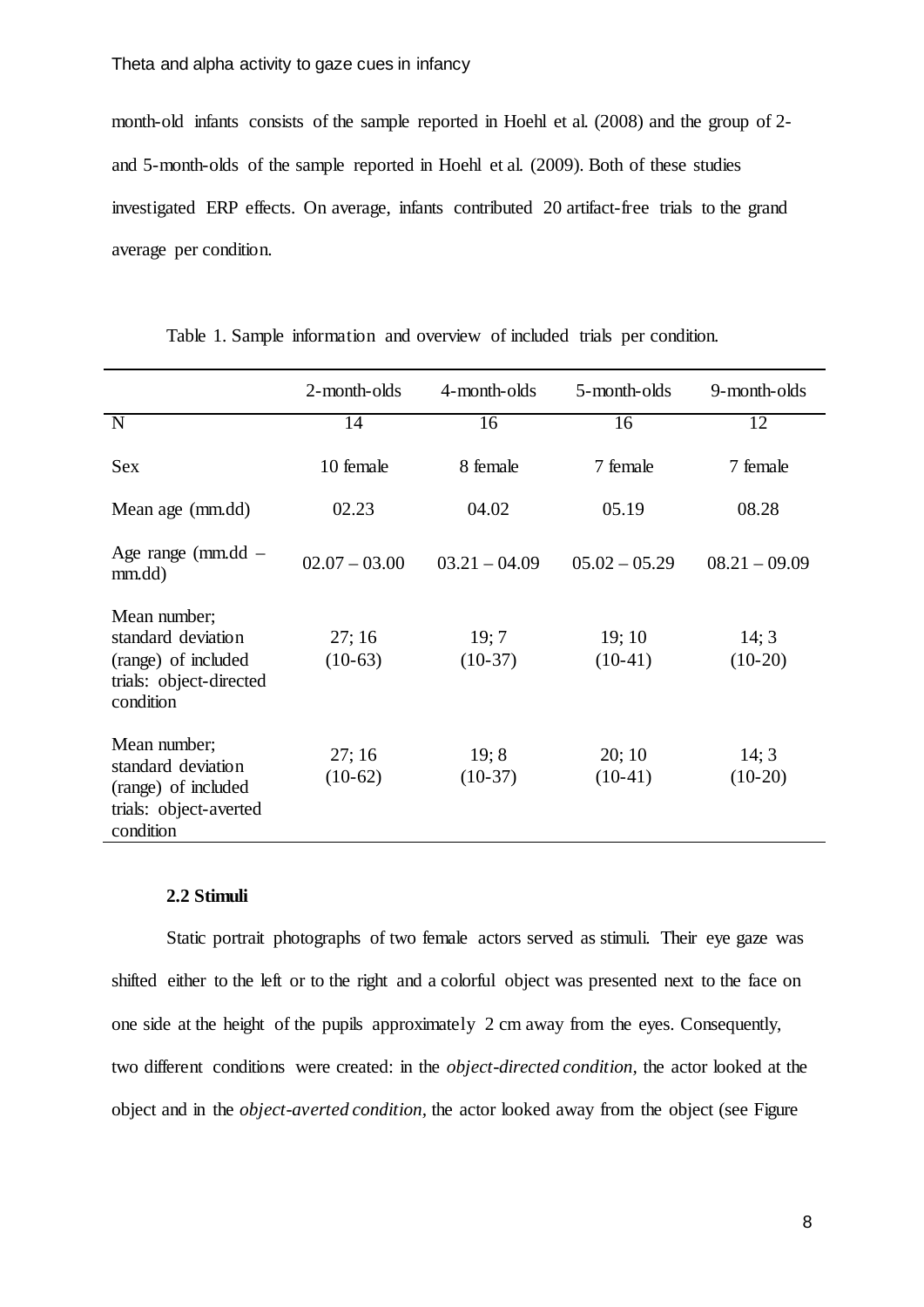1). Stimuli were 19.5 cm (12.4° visual angle) high and 25 cm (15.8° visual angle) wide measured from the ear of the actor to the end of the object on the opposite side.

(Figure 1 about here)

#### **2.3 Procedure**

During testing, infants sat on their mother's lap while their EEG was recorded continuously and their behavior was filmed for offline coding. Stimuli were presented on a 70 Hz 17'' screen at 90 cm viewing distance in a dimly lit, sound-attenuated, and electrically shielded cabin.

A trial consisted of a central attractor (a small triangular object) presented at the center of the screen for 500 ms followed by a stimulus image presented for 1000 ms. Before the next trial started, a white screen was presented with a random interval of  $800 - 1000$  ms (see Figure 1). Conditions were presented in a randomized order with the constraint that each condition was not presented more than twice in a row and the number of object-directed and object-averted pictures was balanced every 20 trials. A maximum number of 200 trials (100 per condition) was presented as long as the infant looked attentively to the screen. Testing was paused or stopped if the infant became fussy or inattentive to the screen.

#### **2.4 EEG recording and analyses**

EEG was recorded continuously during testing with 19 Ag-AgCl electrodes arranged according to the 10-20 system. Data were amplified via a Twente Medical System 32-channel REFA amplifier and sampling rate was set at 250 Hz. Data were analyzed using the custom made scripts collection "WTools" (available on request) and EEGLab (v. 10.2.5.5a). EEG was referenced to the vertex (Cz). Horizontal and vertical electrooculograms (EOG) were recorded bipolarly. Data were re-referenced offline to the averaged mastoids and were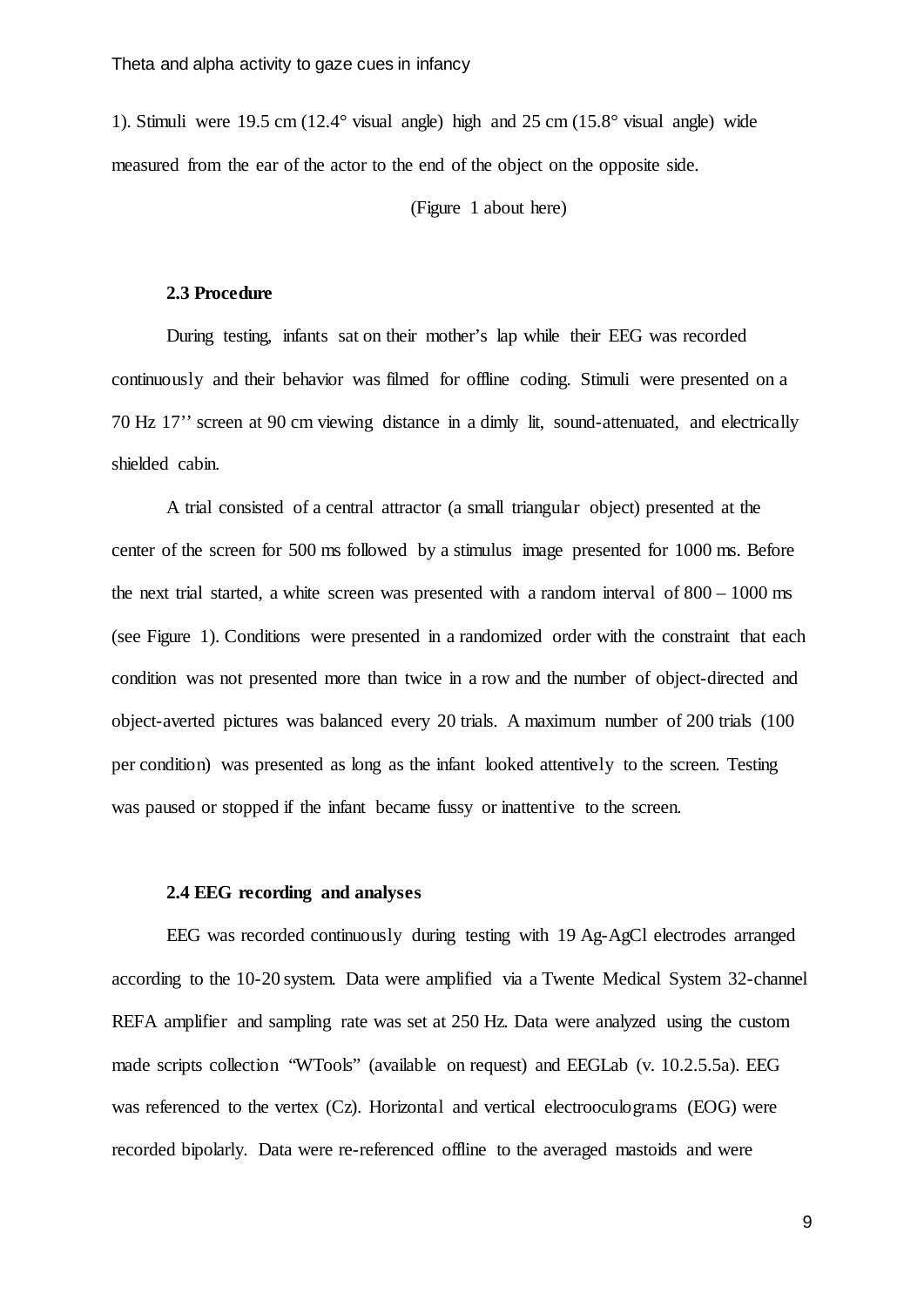bandpass filtered from 2 to 65 Hz. The EEG signal was segmented into epochs of -1200 ms to 2000 ms around the onset of the stimulus. EEG data were rejected offline whenever the standard deviation within a 200 ms gliding window exceeded 80 µV at any electrode [\(Hoehl](#page-19-3)  [et al., 2008\)](#page-19-3). Artifacts caused by eye movement were rejected based on EOG measures. Infants' looking behavior was coded offline based on the recorded videos. Trials in which the infant did not attend to the screen were removed manually. Given that infants overtly shifted their eye gaze during the presentation of the stimulus image in only 7.97% of all presented trials, we did not analyze this behavior further.

Time-frequency analyses were conducted performing a continuous wavelet transformation. Complex Morlet wavelets were computed at 1 Hz frequency intervals for the frequency range  $2 - 60$  Hz. Total spectral activity was calculated performing convolutions with the wavelets on all channels. The absolute value of the result was computed and served as the dependent variable. The transformed epochs were averaged for each condition (see [Csibra, Davis, Spratling, & Johnson, 2000;](#page-19-11) [Hoehl, Michel, et al., 2014;](#page-19-9) [Parise & Csibra,](#page-20-15)  [2013\)](#page-20-15). Furthermore, 1000 ms at the beginning and at the end of each segment were removed to avoid distortions due to the transformation. Baseline correction was performed at each frequency by subtracting the mean activity of 200 ms before stimulus onset from the signal.

The grand average was calculated for both conditions for each age group separately. The time-frequency range for statistical analyses for the theta and the alpha frequency range was based on visual inspection of the data and existing literature.

#### **2.5 Theta activity**

Visual inspection of the data revealed differences between conditions mainly in the lower frequency range. The theta 1 sub-band was defined as ranging between 3.6 and 4.8 Hz with a peak at 4.4 Hz [\(Orekhova, Stroganova, Posikera, & Elam, 2006\)](#page-20-16). Theta activity in this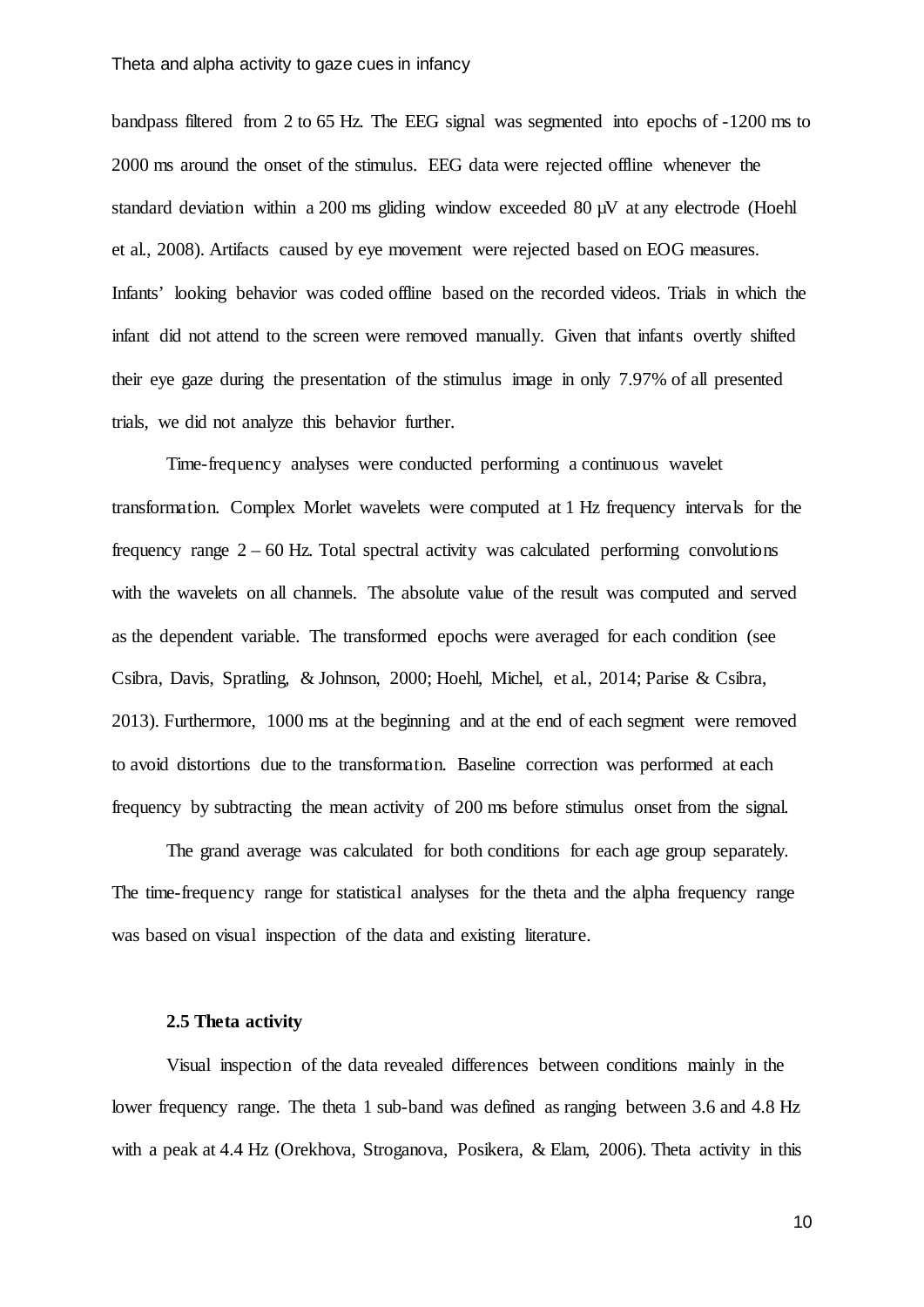frequency range is more pronounced on frontal channels [\(Orekhova et al., 1999;](#page-20-11) [Orekhova et](#page-20-16)  [al., 2006;](#page-20-16) [Stroganova, Orekhova, & Posikera, 1998\)](#page-21-8). Compared to alpha activity, the theta frequency range does not seem to shift with age [\(Saby & Marshall, 2012;](#page-20-10) [Stroganova &](#page-21-4)  [Orekhova, 2007\)](#page-21-4). Thus, the mean amplitude at 4 Hz at 400-800 ms after stimulus onset on fronto-central electrodes (F3, Fz, F4, FC3, and FC4) served as the dependent variable for all age groups [\(Orekhova et al., 2006\)](#page-20-16).

## **2.6 Alpha activity**

In infancy, alpha occurs on posterior-occipital channels in the frequency range 4-10 Hz with an increase in frequency with age [\(Marshall et al., 2002;](#page-20-14) [Stroganova et al., 1999\)](#page-21-6). Therefore, the time-frequency range for the analyses was chosen for each age group separately based on visual inspection of the differences between conditions. Mean amplitude of P3, Pz, P4, O1, and O2 served as the dependent variable. Consistent with the literature, the selected frequencies increased with age [\(Marshall et al., 2002;](#page-20-14) [Stroganova et al., 1999\)](#page-21-6). See Table 3 in the results section for an overview of the time-frequency ranges.

As no differences between channels are expected, the amplitude of the frontal channels F3, Fz, F4, FC3, and FC4 was averaged for theta activity and the amplitude of the posterior-occipital channels P3, Pz, P4, O1, and O2 was averaged for alpha activity for each condition. The two conditions were contrasted using paired t-tests separately for each age group. P-values are Bonferroni-Holm corrected.

## **3. Results**

# **3.1 Theta**

No significant differences between conditions were found for the 2-, 4-, and 9-montholds, all *p*s > .431. However, the object-averted condition and the object-directed-condition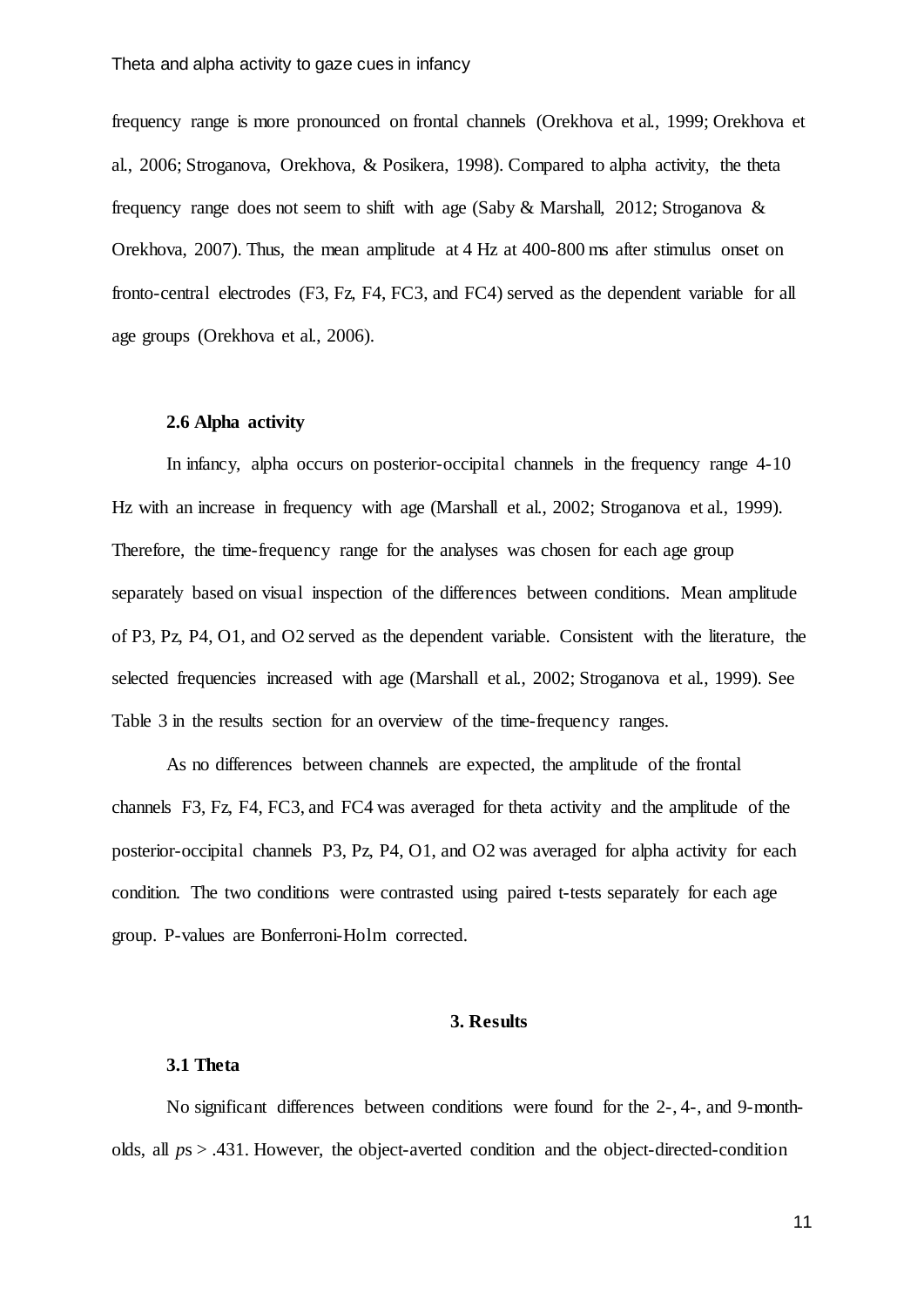differed significantly in the 5-month-olds,  $t(15) = -3.50$ ,  $p = .012$ . Theta synchronized more in the object-averted compared to the object-directed condition. Theta activity in both conditions did not differ from baseline, all *p*s > .195. See Figure 2 and Table 2 for means and standard errors.

Table 2. Overview of the time range, the frequency and descriptive statistics of the analyses of theta activity.

| theta                                                           | 2-month-olds      | 4-month-olds      | 5-month-olds      | 9-month-olds      |
|-----------------------------------------------------------------|-------------------|-------------------|-------------------|-------------------|
| Time range                                                      | 400-800ms         | 400-800ms         | 400-800ms         | 400-800ms         |
| Frequency                                                       | 4 Hz              | 4 Hz              | $4$ Hz            | 4 Hz              |
| Mean (standard error)<br>object-directed<br>condition $[\mu V]$ | $-0.32$<br>(0.08) | $-0.37$<br>(0.08) | $-0.23$<br>(0.15) | $-0.44$<br>(0.18) |
| Mean (standard error)<br>object-averted<br>condition $[\mu V]$  | $-0.24$<br>(0.11) | $-0.30$<br>(0.11) | 0.38<br>(0.19)    | $-0.14$<br>(0.29) |

---- Figure 2 about here ----

#### **3.2 Alpha**

Whereas alpha activity in the object-directed and the object-averted condition was not different in the 2- and 5-month age groups (all *p*s > .619), there were significant differences between the conditions at the ages of 4 and 9 months  $(t (15) = -3.46, p = .008$  for the 4month-olds,  $t(11) = -2.73$ ,  $p = .038$  for the 9-month olds). While both conditions in both age groups differed significantly from baseline  $(4$ -month-olds:  $t(15) = -7.22$ ,  $p < .001$  for the object-directed condition and  $t(15) = -3.65$ ,  $p = .006$  for the object-averted condition; 9month-olds:  $t(11) = -6.01$ ,  $p < .001$  for the object-directed condition and  $t(11) = -3.50$ ,  $p =$ .015 for the object-averted condition), the desynchronization was enhanced in the object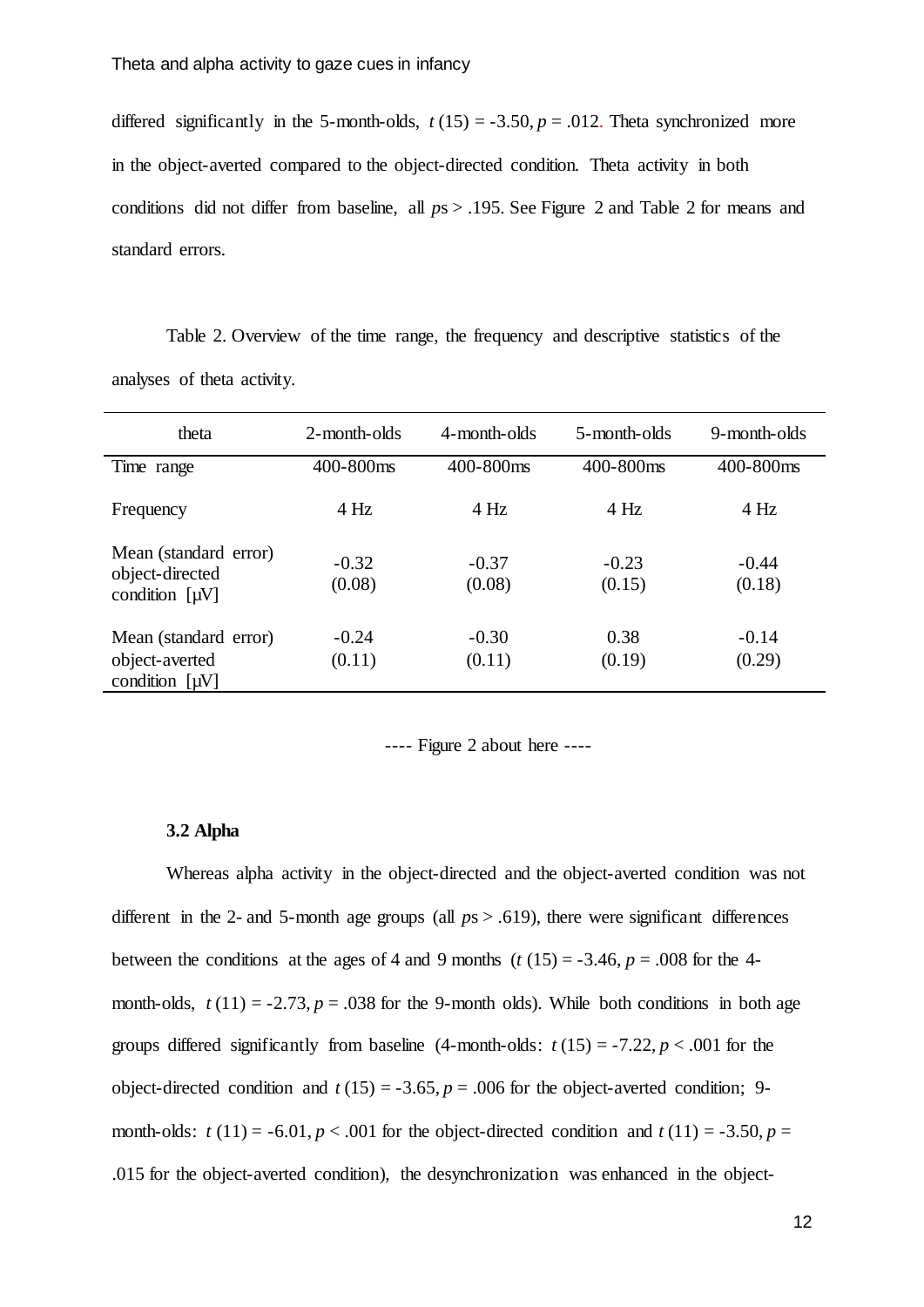directed compared to the object-averted condition at both ages. See Figure 3 and Table 3 for an overview of the means and standard errors.

Table 3. Overview of the time and frequency ranges and descriptive statistics of the analyses of alpha activity.

| alpha                                                           | 2-month-olds      | 4-month-olds      | 5-month-olds      | 9-month-olds      |
|-----------------------------------------------------------------|-------------------|-------------------|-------------------|-------------------|
| Time range                                                      | 400-800ms         | 400-800ms         | 400-800ms         | 200-800ms         |
| Frequency range                                                 | $5-7Hz$           | $5-8Hz$           | $5-8Hz$           | $6-8Hz$           |
| Mean (standard error)<br>object-directed<br>condition $[\mu V]$ | $-0.22$<br>(0.08) | $-0.53$<br>(0.07) | $-0.46$<br>(0.17) | $-0.89$<br>(0.15) |
| Mean (standard error)<br>object-averted<br>condition $[\mu V]$  | $-0.07$<br>(0.09) | $-0.34$<br>(0.09) | $-0.40$<br>(0.15) | $-0.47$<br>(0.13) |

---- Figure 3 about here ----

# **4. Discussion**

In order to investigate developmental changes in neural mechanisms underlying the processing of eye gaze-object relations in early infancy, we presented infants (2, 4, 5, and 9 months old) with faces that were either looking away from or toward objects while EEG was measured. Differences between conditions in the theta and the alpha frequency bands were investigated for each age group. In line with studies showing that 4-8-month-old infants differentiate between object-directed and object-averted gaze shifts with regard to looking times and ERPs [\(Hoehl et al., 2008;](#page-19-3) [Hoehl et al., 2009;](#page-19-2) [Senju et al., 2008\)](#page-20-1), we have shown that theta and alpha oscillations are sensitive measures to investigate this social cognitive ability in these age groups.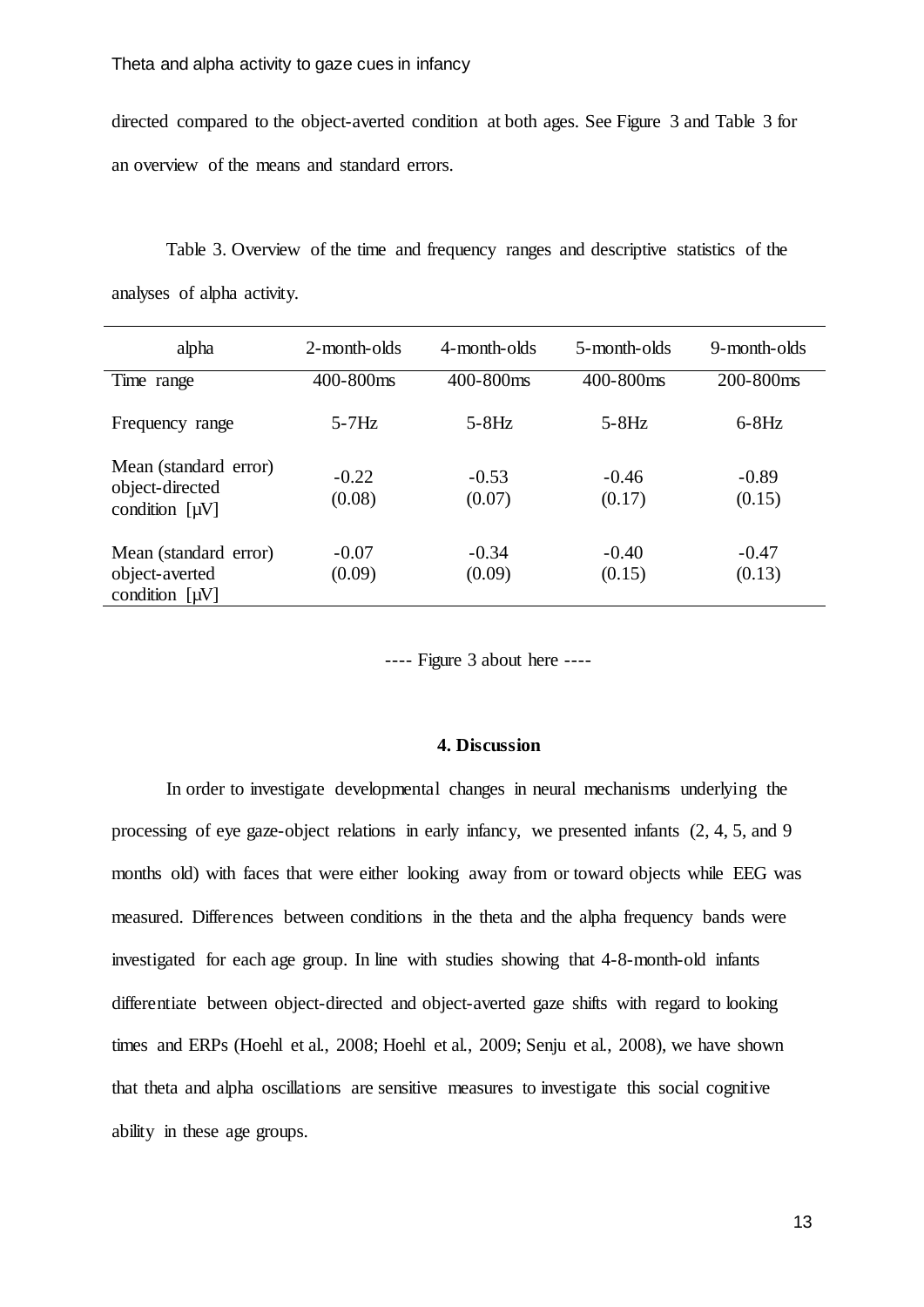Theta synchronization is suggested to reflect the involvement of an executive attention network and internal attentional processes [\(Bazhenova et al., 2007;](#page-19-8) [Orekhova et al.,](#page-20-11)  [1999\)](#page-20-11). We expected theta activity to alter with the development of this network. We found differences between conditions only in the 5-month-old infants. At that age this attention network is thought to develop [\(Mundy & Newell, 2007\)](#page-20-7). Theta activity synchronized more in the object-averted than in the object-directed condition. It is important to note that theta activity in the 5-month-olds did not differ from baseline. The difference in theta synchronization between conditions must therefore be interpreted very cautiously.

Alpha desynchronization has been shown to be sensitive to attentional mechanisms that enable the brain to suppress irrelevant input and focus on relevant information in adults [\(Ward,](#page-21-5) 2003). Cues such as eye gaze signal objects that can be relevant for a beholder [\(Frischen, Bayliss, & Tipper, 2007;](#page-19-12) [George & Conty, 2008;](#page-19-13) [Hoehl et al., 2009;](#page-19-2) [Senju &](#page-20-17)  [Johnson, 2009\)](#page-20-17). Enhanced alpha desynchronization may reflect the attentive processing of such information. We speculate that it, as such, enables or facilitates early social learning mechanisms in infants. This is in line with studies that relate alpha desynchronization to joint attention in infants and adults [\(Hoehl, Michel, et al., 2014;](#page-19-9) [Lachat et al., 2012\)](#page-20-13). As infants at 4 months of age are already sensitive to looker-object relations and use eye gaze for facilitated object learning [\(e.g., Reid et al., 2004\)](#page-20-5), we expected alpha desynchronization in response to object-directed eye gaze from 4 months onwards. This expectation was partly fulfilled as alpha desynchronized more in the object-directed condition in 4- and 9-montholds, but not at 2 and 5 months of age. Taken together with the results on theta activity, substantial developmental changes in the neural processing of object-looker relation have been detected in the current study.

As we did not find a difference between conditions on both frequency bands at 2 months of age, we can only speculate about the neural processes occurring at this age. Infants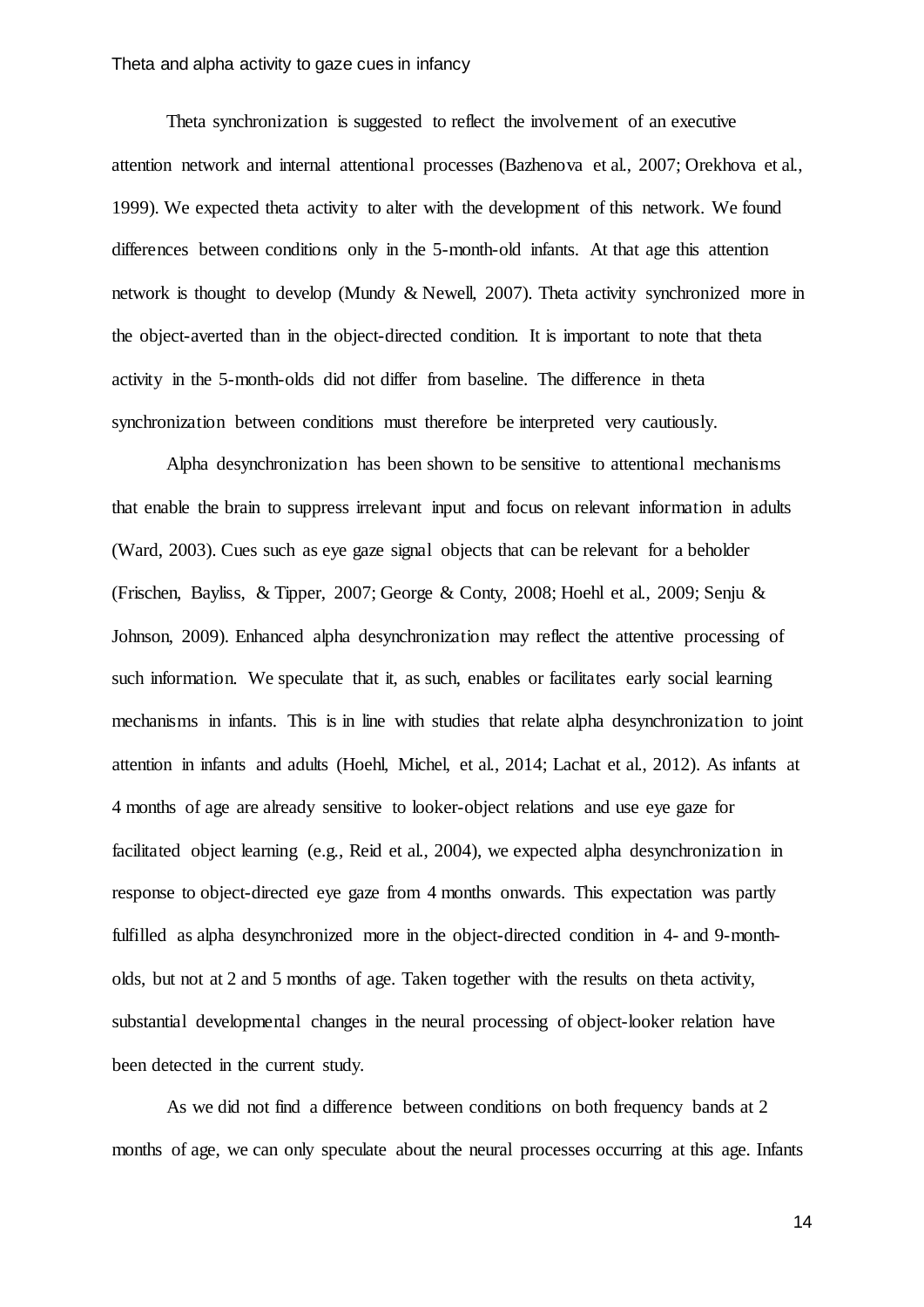#### Theta and alpha activity to gaze cues in infancy

at this age show nearly no overt gaze following behavior. The tendency to follow another person's gaze, and, therefore, the ability to detect object-looker relations, develops between 2 and 4 months of age [\(Gredebäck et al., 2010\)](#page-19-4). Thus, infants at 2 months of age might simply not detect differences between conditions. Alternatively, it is possible that infants are able to differentiate between the conditions but our methodology was not capable of detecting this. In line with the current results, no ERP effects have been observed using the same stimuli in 2-month-olds [\(Hoehl et al., 2009\)](#page-19-2).

At 4 months of age, infants showed enhanced alpha desynchronization in the objectdirected compared to the object-averted condition. Alpha desynchronization is a sensitive measure for attentional mechanisms that suppress irrelevant information and therefore focus attention on relevant information [\(Ward, 2003\)](#page-21-5). Social cues such as eye gaze or head turn can guide infants' attention and can lead to enhanced memory encoding of cued objects in 4 month-olds [\(Hoehl, Wahl, et al., 2014;](#page-19-7) [Hood, Willen, & Driver, 1998;](#page-19-14) [Reid & Striano, 2005;](#page-20-4) [Reid et al., 2004;](#page-20-5) [Wahl et al., 2013\)](#page-21-3). Thus, alpha desynchronization in the object-directed condition may reflect focused attention to gaze cued objects and thereby be related to social learning processes [\(Hoehl, Michel, et al., 2014\)](#page-19-9).

At the same age, no difference between conditions was found in the theta range. So far, studies that have related theta synchronization to attentional processes have all investigated slightly older infants [\(Bazhenova et al., 2007;](#page-19-8) [Orekhova et al., 1999;](#page-20-11) [Orekhova](#page-20-16)  [et al., 2006;](#page-20-16) [Stroganova et al., 1998\)](#page-21-8). Theta synchronization has nonetheless been discussed to be related to the involvement of an attention network that is responsible for an executive control of attention that emerges between 4 and 6 months of age [\(Bazhenova et al., 2007;](#page-19-8) [Mundy & Newell, 2007;](#page-20-7) [Orekhova et al., 1999\)](#page-20-11). As attention is thought to be guided automatically by social cues at four months, it is possible that this attention network is not yet involved in processing social cues in our sample.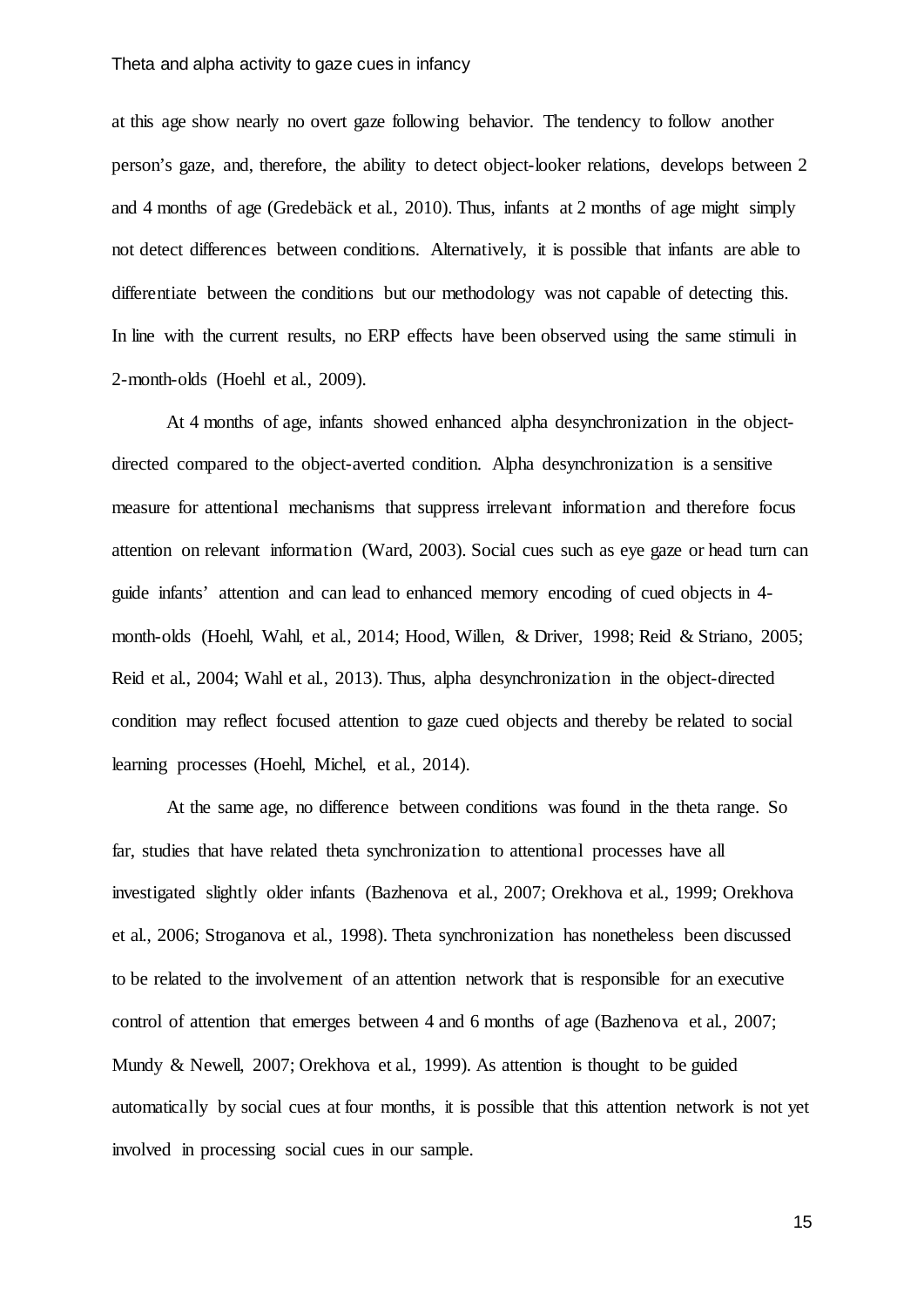Similarly to the 4-month-old infants, 9-month-olds also showed enhanced alpha desynchronization in the object-directed condition but their theta activity did not differ between conditions. At that age, infants are able to use joint attention interactions for enhanced object processing [\(Cleveland et al., 2007;](#page-19-5) [Striano, Reid, & Hoehl, 2006\)](#page-21-9) and alpha desynchronization has been observed in joint attention interactions [\(Hoehl, Michel, et al.,](#page-19-9)  [2014\)](#page-19-9). As in the 4-month-olds, eye gaze direction in the object-directed condition may guide infants' attention to a relevant object, thus attention is focused on that object and alpha desynchronization could reflect these processes. In comparison to the younger age group, 9 month-olds are increasingly able to monitor their own and another person's attention [\(Mundy](#page-20-7)  [& Newell, 2007\)](#page-20-7). This additional skill improves the infant's ability to detect and analyze the looker-object relationship and thereby to differentiate between object-directed and objectaverted eye gaze. However, even in this older age group, it is likely that automatic shifts of attention are still part of gaze cueing effects as it is known that they still exist in typically developing children and in adults [\(Friesen, Ristic, & Kingstone, 2004;](#page-19-15) [Senju, Tojo, Dairoku,](#page-21-10)  [& Hasegawa, 2004\)](#page-21-10). Alpha desynchronization during infancy could potentially relate to social object learning guided by the mechanisms that are present at each specific age: automatic cueing of attention in 4-month-olds and, additionally, more volitionally controlled shifts of attention at 9 months of age. It is worth highlighting that in 4- and 9-month-olds alpha desynchronized when compared to baseline in both conditions. This might be due to both conditions conveying information about an object-looker relation, but it is only in the object-directed condition that eye gaze direction and object location match. This matching enables the infant to relate another person's eye gaze to the object, which may lead to a focusing of attention on this stimulus. This, in turn might trigger processes similar to those found in adults in situations with mutual attentiveness [\(Lachat et al., 2012\)](#page-20-13), that are reflected in enhanced alpha desynchronization. No difference in theta activity was found in the 9-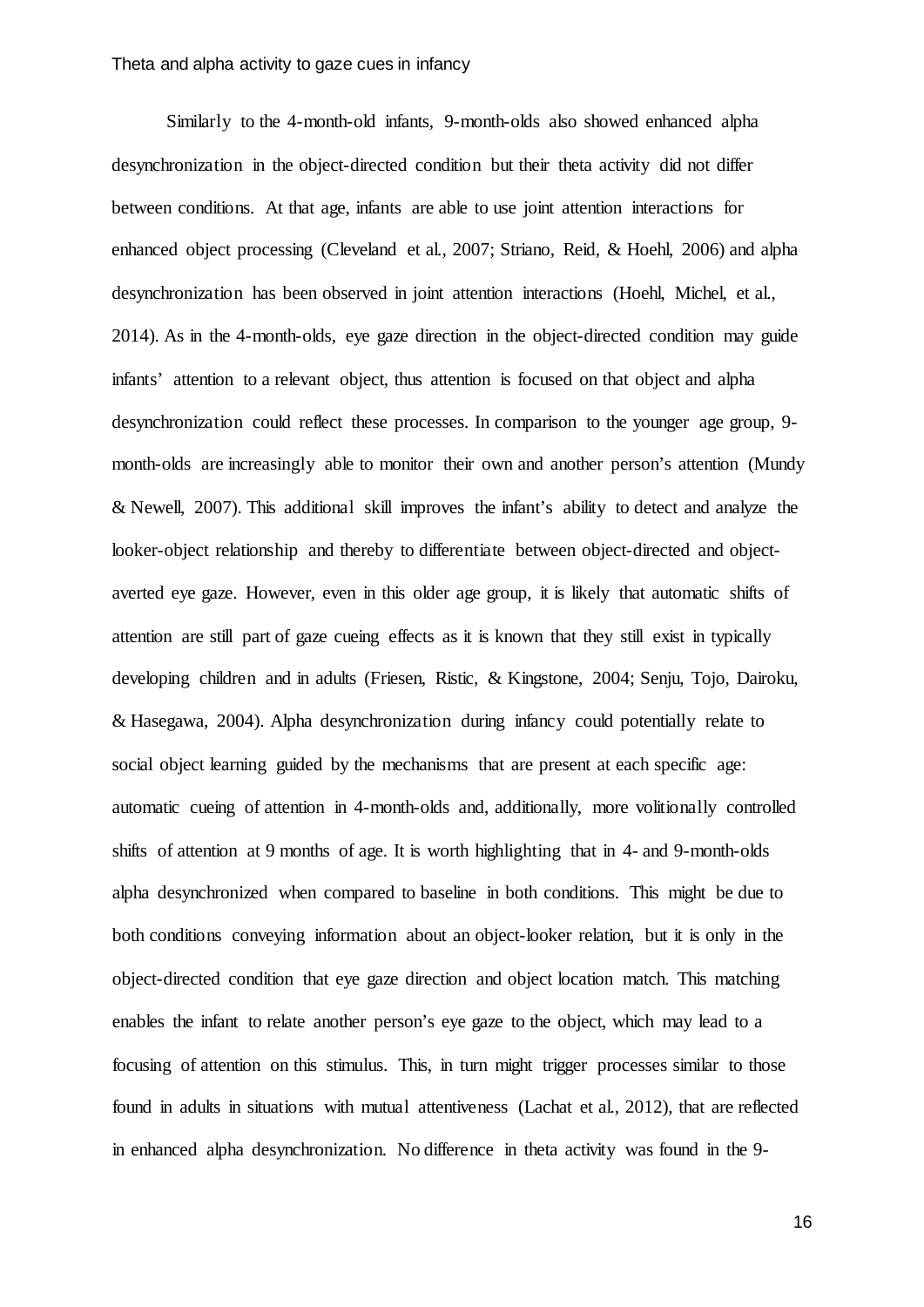month-olds. As joint attention skills are better developed at that age and the attention network matures, we assume that infants can easily detect differences between conditions without or with less effort of an internal control of attention [\(Orekhova et al., 1999\)](#page-20-11).

Whereas 4- and 9-month olds show no difference in theta activity but exhibit an enhanced alpha desynchronization, 5-month-olds show the reversed pattern: theta activity differed between conditions with enhanced theta synchronization in response to objectaverted eye gaze, but alpha-band activity did not.

Why do the 5-month-olds differ in their response from the 4- and 9-month olds? The attention network, being related to theta synchronization, is assumed to develop precisely at that age [\(Mundy & Newell, 2007\)](#page-20-7). Furthermore, at the same age, gaze following abilities and joint attention skills improve but are not yet fully developed [\(Gredebäck et al., 2010;](#page-19-4) [Striano](#page-21-2)  [& Bertin, 2005\)](#page-21-2). Moreover, the ability to use a joint attention context to learn about objects develops [\(Cleveland et al., 2007\)](#page-19-5) and the reaction to social cues is changing from automatic shifts of attention to additional voluntary mechanisms. Five-month-old infants are just developing social abilities and might, therefore, be extremely sensitive to social cues and also to the disrupted relation between object and eye gaze in the object-averted condition. Thus, this condition may require more attentional control. In line with ERP results showing that only attentional processes and not memory processes are affected when a disturbed lookerobject relation is presented to infants at that age [\(Hoehl et al., 2009\)](#page-19-2), differences in theta activity but not in alpha were found in the current study.

Here, we investigated how processing of object-directed and object-averted eye gaze develops during infancy measuring oscillatory brain activity. While alpha desynchronization in 4- and 9-month-olds is probably reflecting focused attention that may enable early social learning processes, theta synchronization at 5 months may reflect the development of an executive attention network, and therefore, the transition from a rather automatic shift of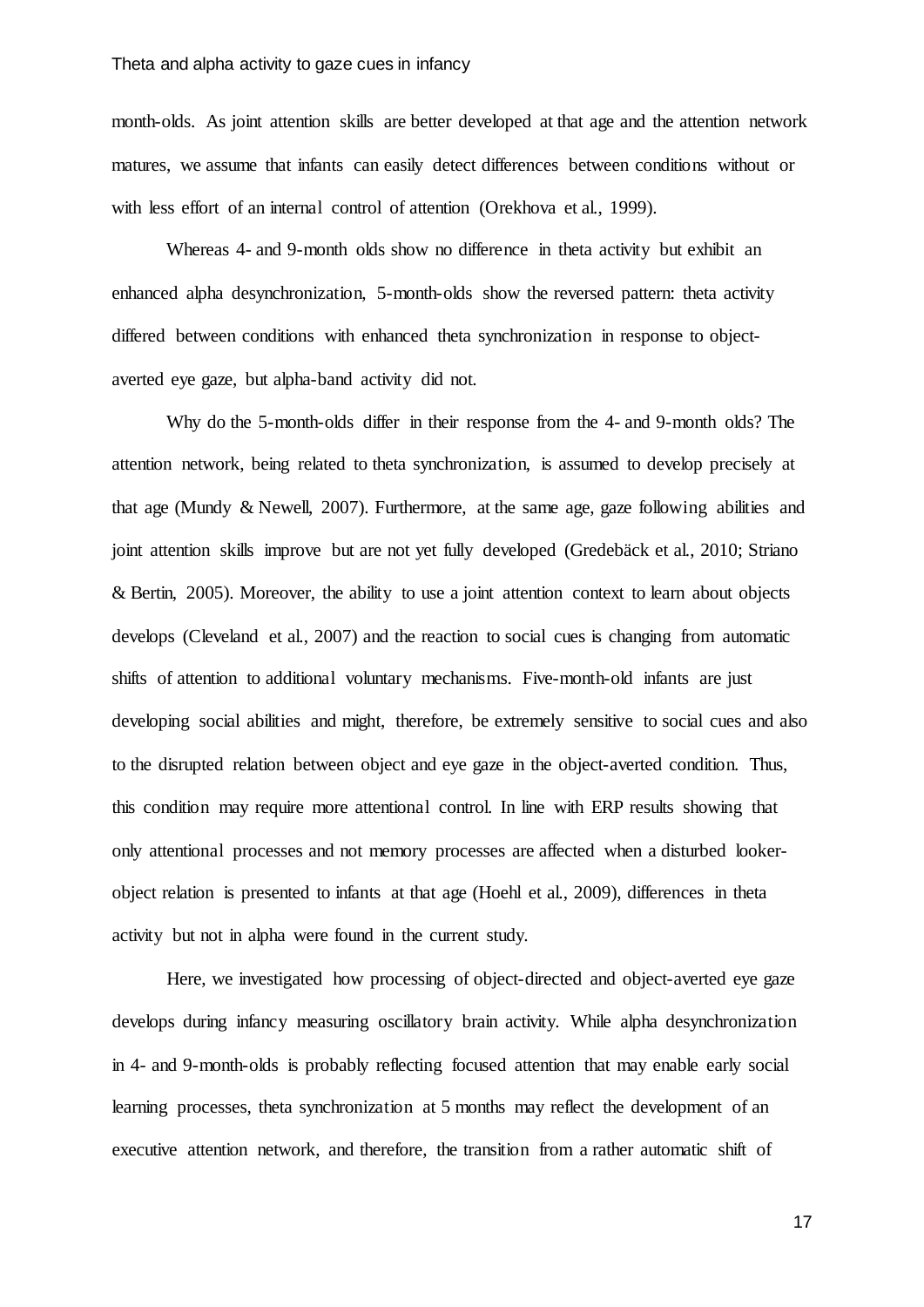attention in reaction to social cues to an enhanced deliberate control. The interplay between alpha- and theta-band activities represents striking developmental changes in infants' neural processing of social information. Future research is needed to investigate whether the differences in oscillatory brain activity are indeed related to the encoding or learning of new information.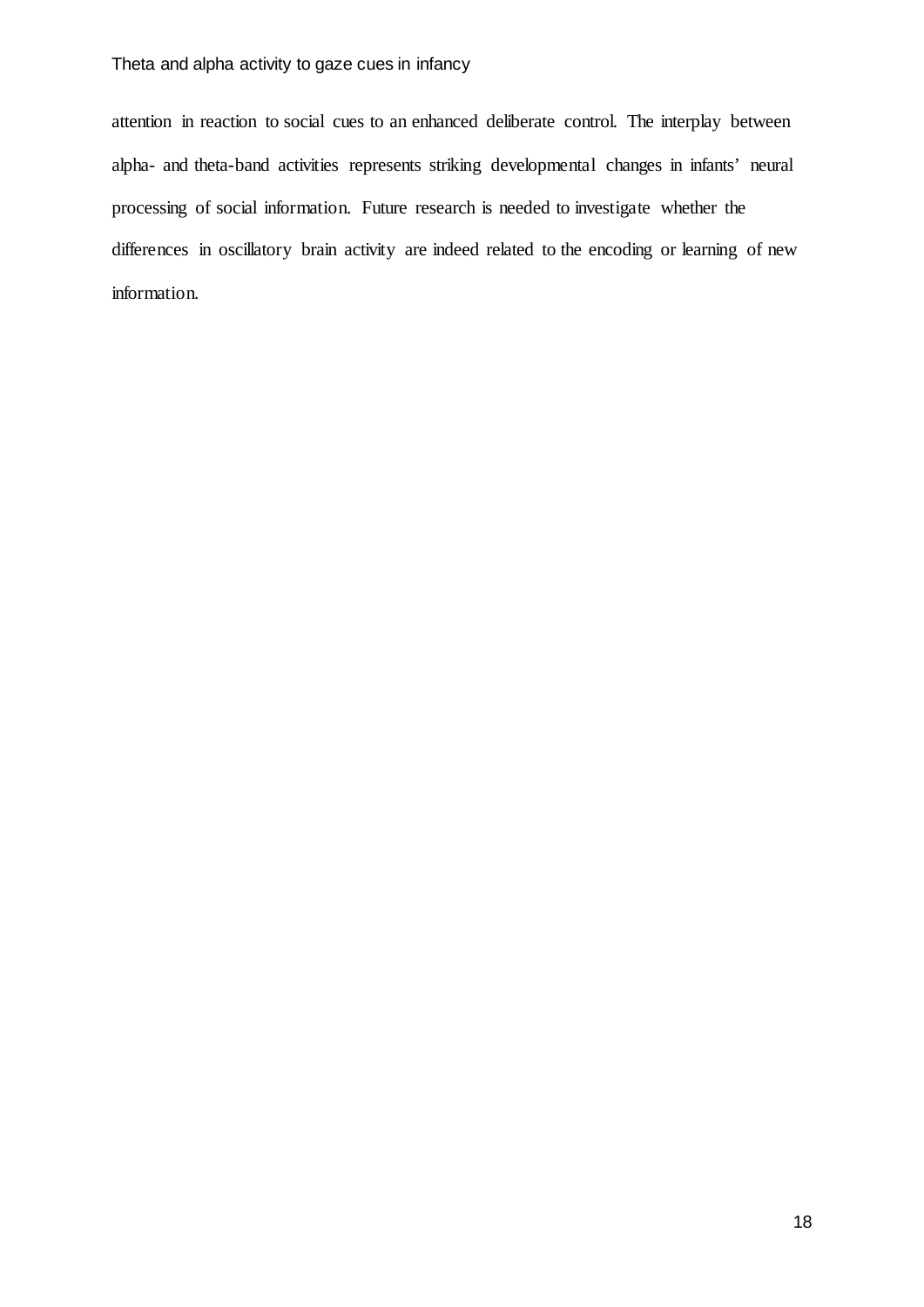# **5. Acknowledgments**

We are grateful to the children and parents who participated. This work was supported by a grant from the Deutsche Forschungsgemeinschaft (DFG) [grant number HO 4342/2-2] awarded to Stefanie Hoehl and a stipend from the Studienstiftung des deutschen Volkes awarded to Christine Michel. Eugenio Parise and Vincent Reid are researchers in the International Centre for Language and Communicative Development (LuCiD) at Lancaster University. The support of the Economic and Social Research Council [ES/L008955/1] is gratefully acknowledged.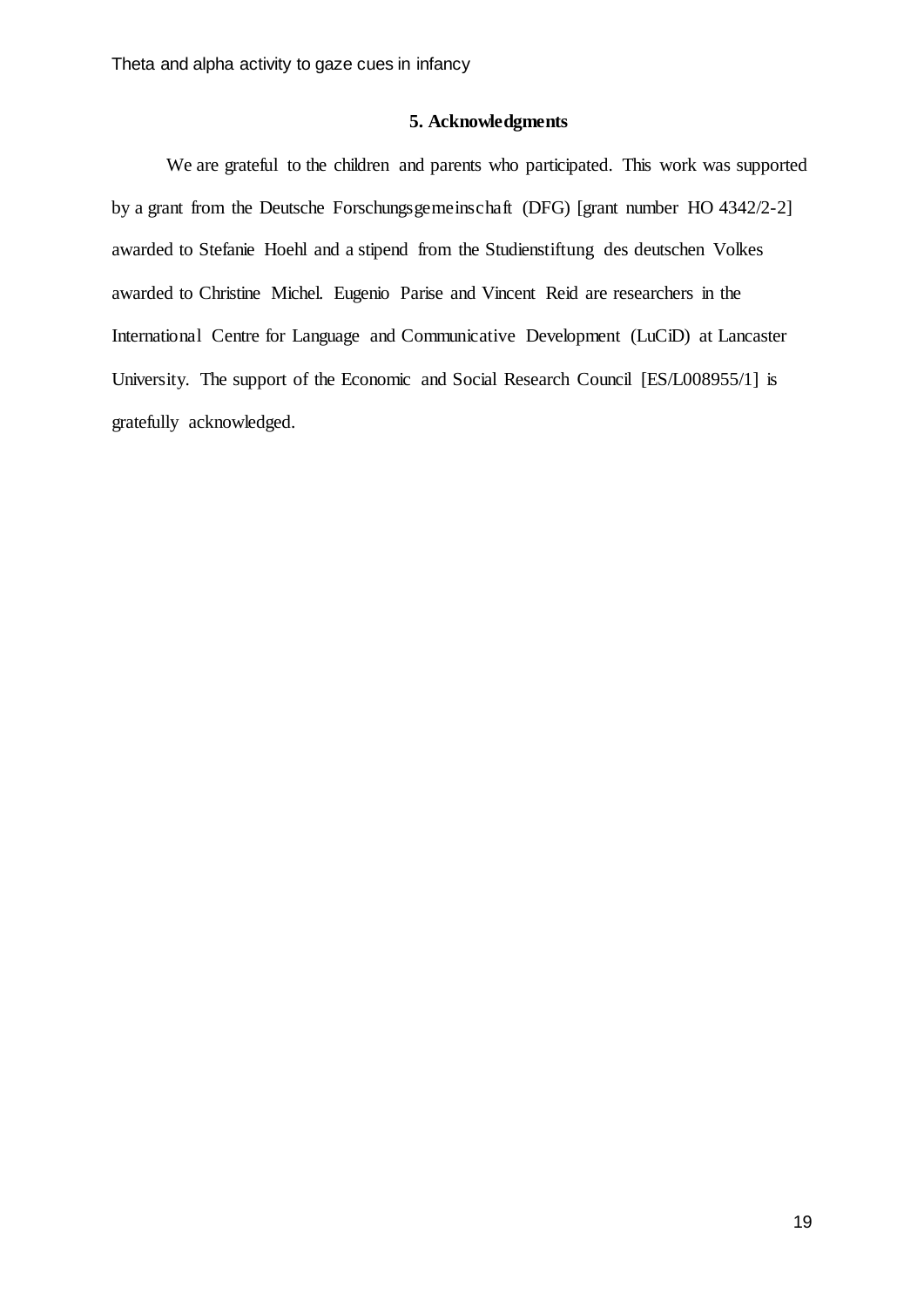# **6. References**

- <span id="page-19-8"></span>Bazhenova, O. V., Stroganova, T. A., Doussard-Roosevelt, J. A., Posikera, I. A., & Porges, S. W. (2007). Physiological responses of 5-month-old infants to smiling and blank faces. *International Journal of Psychophysiology, 63*(1), 64-76.
- <span id="page-19-0"></span>Bertenthal, B. I., Boyer, T. W., & Harding, S. (2014). When do infants begin to follow a point? *Developmental Psychology, 50*(8), 2036-2048. doi: 10.1037/a0037152
- <span id="page-19-5"></span>Cleveland, A., Schug, M., & Striano, T. (2007). Joint attention and object learning in 5- and 7-month-old infants. *Infant and Child Development, 16*(3), 295-306. doi: 10.1002/icd.508
- <span id="page-19-6"></span>Cleveland, A., & Striano, T. (2007). The effects of joint attention on object processing in 4 and 9-month-old infants. *Infant Behavior & Development, 30*(3), 499-504. doi: 10.1016/j.infbeh.2006.10.009
- <span id="page-19-11"></span>Csibra, G., Davis, G., Spratling, M. W., & Johnson, M. H. (2000). Gamma oscillations and object processing in the infant brain. *Science, 290*(5496), 1582-1585. doi: 10.1126/science.290.5496.1582
- <span id="page-19-1"></span>Csibra, G., & Gergely, G. (2006). Social learning and social cognition: The case for pedagogy. In Y. Munakata & M. H. Johnson (Eds.), *Processes of Change in Brain and Cognitive Development: Attention and Performance XXI* (pp. 249-274). Oxford: University Press.
- <span id="page-19-10"></span>Elsabbagh, M., Volein, A., Csibra, G., Holmboe, K., Garwood, H., Tucker, L., . . . Johnson, M. H. (2009). Neural correlates of eye gaze processing in the infant broader autism phenotype. *Biological Psychiatry, 65*(1), 31-38. doi: 10.1016/j.biopsych.2008.09.034
- <span id="page-19-15"></span>Friesen, C. K., Ristic, J., & Kingstone, A. (2004). Attentional Effects of Counterpredictive Gaze and Arrow Cues. *Journal of Experimental Psychology: Human Perception and Performance, 30*(2), 319-329. doi: 10.1037/0096-1523.30.2.319
- <span id="page-19-12"></span>Frischen, A., Bayliss, A. P., & Tipper, S. P. (2007). Gaze cueing of attention: Visual attention, social cognition, and individual differences. *Psychological Bulletin, 133*(4), 694-724. doi: 10.1037/0033-2909.133.4.694
- <span id="page-19-13"></span>George, N., & Conty, L. (2008). Facing the gaze of others. *Neurophysiologie Clinique / Clinical Neurophysiology, 38*(3), 197-207. doi: 10.1016/j.neucli.2008.03.001
- <span id="page-19-4"></span>Gredebäck, G., Fikke, L., & Melinder, A. (2010). The development of joint visual attention: A longitudinal study of gaze following during interactions with mothers and strangers. *Developmental Science, 13*(6), 839-848. doi: 10.1111/j.1467-7687.2009.00945.x
- <span id="page-19-9"></span>Hoehl, S., Michel, C., Reid, V. M., Parise, E., & Striano, T. (2014). Eye contact during live social interaction modulates infants' oscillatory brain activity. *Social Neuroscience, 9*(3), 300-308. doi: 10.1080/17470919.2014.884982
- <span id="page-19-3"></span>Hoehl, S., Reid, V., Mooney, J., & Striano, T. (2008). What are you looking at? Infants? neural processing of an adult's object-directed eye gaze. *Developmental Science, 11*(1), 10-16.
- <span id="page-19-2"></span>Hoehl, S., Reid, V. M., Parise, E., Handl, A., Palumbo, L., & Striano, T. (2009). Looking at eye gaze processing and its neural correlates in infancy—Implications for social development and autism spectrum disorder. *Child Development, 80*(4), 968-985. doi: 10.1111/j.1467-8624.2009.01311.x
- <span id="page-19-7"></span>Hoehl, S., Wahl, S., & Pauen, S. (2014). Disentangling the effects of an adult model's eye gaze and head orientation on young infants' processing of a previously attended object. *Infancy, 19*(1), 53-64. doi: <http://dx.doi.org/10.1111/infa.12035>
- <span id="page-19-14"></span>Hood, B. M., Willen, J. D., & Driver, J. (1998). Adult's eyes trigger shifts of visual attention in human infants. *Psychological Science (Wiley-Blackwell), 9*(2), 131.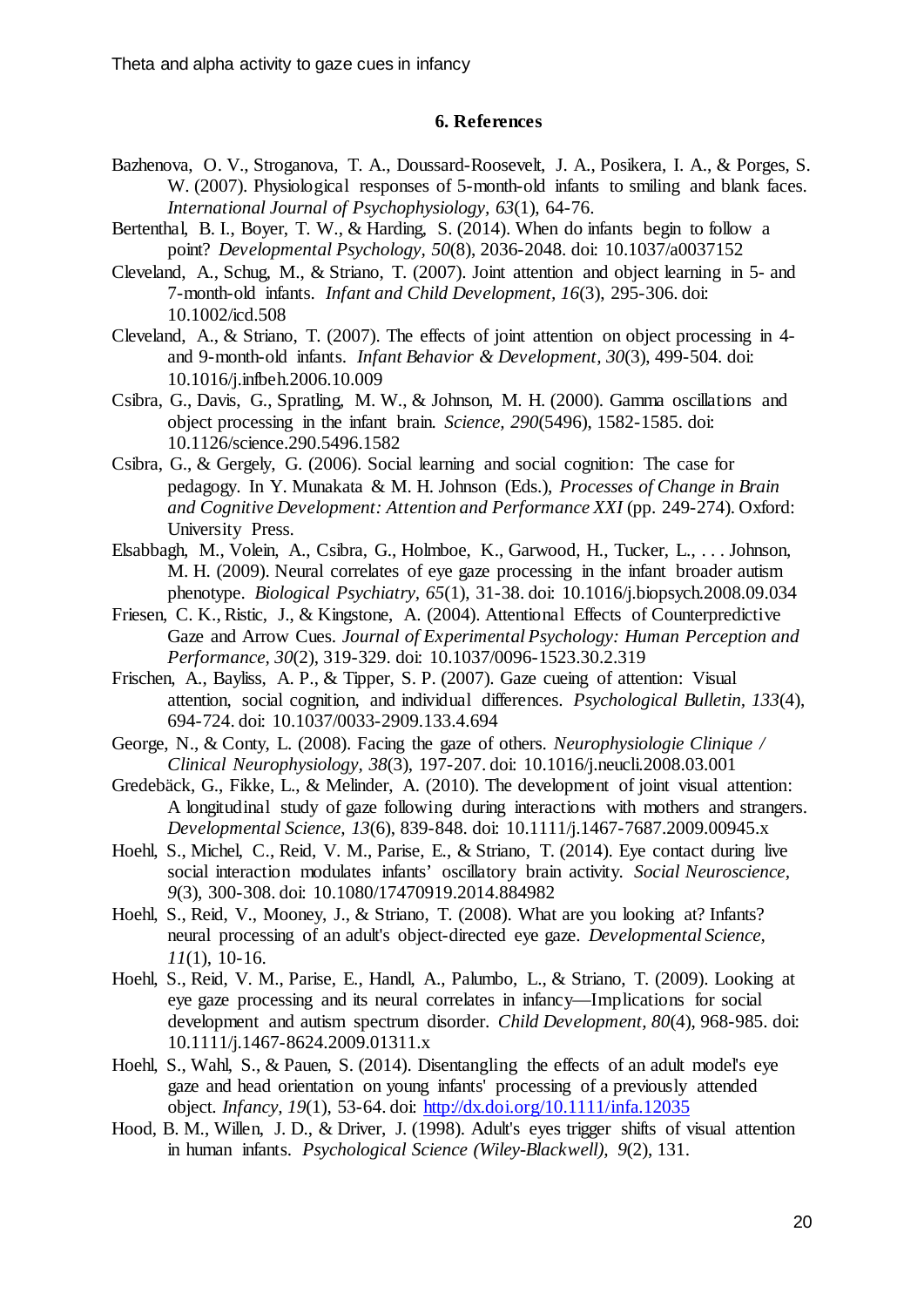- <span id="page-20-9"></span>Klimesch, W. (1999). EEG alpha and theta oscillations reflect cognitive and memory performance: a review and analysis. *Brain Research Reviews, 29*(2–3), 169-195. doi: [http://dx.doi.org/10.1016/S0165-0173\(98\)00056-3](http://dx.doi.org/10.1016/S0165-0173(98)00056-3)
- <span id="page-20-13"></span>Lachat, F., Hugueville, L., Lemaréchal, J.-D., Conty, L., & George, N. (2012). Oscillatory brain correlates of live joint attention: A dual-EEG study. *Frontiers in Human Neuroscience, 6*. doi: 10.3389/fnhum.2012.00156
- <span id="page-20-14"></span>Marshall, P. J., Bar-Haim, Y., & Fox, N. A. (2002). Development of the EEG from 5 months to 4 years of age. *Clinical Neurophysiology, 113*(8), 1199-1208. doi: 10.1016/S1388- 2457(02)00163-3
- <span id="page-20-6"></span>Moore, C., & Corkum, V. (1998). Infant gaze following based on eye direction. *British Journal of Developmental Psychology, 16*(4), 495-503. doi: 10.1111/j.2044- 835X.1998.tb00767.x
- <span id="page-20-7"></span>Mundy, P., & Newell, L. (2007). Attention, joint attention, and social cognition. *Current Directions in Psychological Science, 16*(5), 269-274. doi: 10.1111/j.1467- 8721.2007.00518.x
- <span id="page-20-3"></span>Nelson, C. A. (1997). Electrophysiological correlates of memory development in the first year of life. In H. W. Reese & M. D. Franzen (Eds.), *Biological and neuropsychological mechanisms: Life-span developmental psychology.* (pp. 95-131). Hillsdale, NJ England: Lawrence Erlbaum Associates, Inc.
- <span id="page-20-11"></span>Orekhova, E. V., Stroganova, T. A., & Posikera, I. N. (1999). Theta synchronization during sustained anticipatory attention in infants over the second half of the first year of life. *International Journal of Psychophysiology, 32*(2), 151-172.
- <span id="page-20-16"></span>Orekhova, E. V., Stroganova, T. A., Posikera, I. N., & Elam, M. (2006). EEG theta rhythm in infants and preschool children. *Clinical Neurophysiology, 117*(5), 1047-1062.
- <span id="page-20-15"></span>Parise, E., & Csibra, G. (2013). Neural Responses to Multimodal Ostensive Signals in 5- Month-Old Infants. *PLoS ONE, 8*(8), e72360. doi: 10.1371/journal.pone.0072360
- <span id="page-20-8"></span>Petersen, S. E., & Posner, M. I. (2012). The attention system of the human brain: 20 years after. *Annual Review of Neuroscience, 35*, 73-89.
- <span id="page-20-12"></span>Posner, M. I., & Petersen, S. E. (1990). The attention system of the human brain. *Annual Review of Neuroscience, 13*, 25-42.
- <span id="page-20-4"></span>Reid, V. M., & Striano, T. (2005). Adult gaze influences infant attention and object processing: Implications for cognitive neuroscience. *European Journal of Neuroscience, 21*(6), 1763-1766. doi: 10.1111/j.1460-9568.2005.03986.x
- <span id="page-20-0"></span>Reid, V. M., & Striano, T. (2007). The directed attention model of infant social cognition. *European Journal of Developmental Psychology, 4*(1), 100-110.
- <span id="page-20-5"></span>Reid, V. M., Striano, T., Kaufman, J., & Johnson, M. H. (2004). Eye gaze cueing facilitates neural processing of objects in 4-month-old infants. *NeuroReport: For Rapid Communication of Neuroscience Research, 15*(16), 2553-2555. doi: 10.1097/00001756-200411150-00025
- <span id="page-20-2"></span>Reynolds, G. D., & Richards, J. E. (2005). Familiarization, Attention, and Recognition Memory in Infancy: An Event-Related Potential and Cortical Source Localization Study. *Developmental Psychology, 41*(4), 598-615. doi: 10.1037/0012-1649.41.4.598
- <span id="page-20-10"></span>Saby, J. N., & Marshall, P. J. (2012). The utility of EEG band power analysis in the study of infancy and early childhood. *Developmental Neuropsychology, 37*(3), 253-273. doi: 10.1080/87565641.2011.614663
- <span id="page-20-1"></span>Senju, A., Csibra, G., & Johnson, M. H. (2008). Understanding the referential nature of looking: Infants' preference for object-directed gaze. *Cognition, 108*(2), 303-319. doi: 10.1016/j.cognition.2008.02.009
- <span id="page-20-17"></span>Senju, A., & Johnson, M. H. (2009). The eye contact effect: Mechanisms and development. *Trends in Cognitive Sciences, 13*(3), 127-134. doi: 10.1016/j.tics.2008.11.009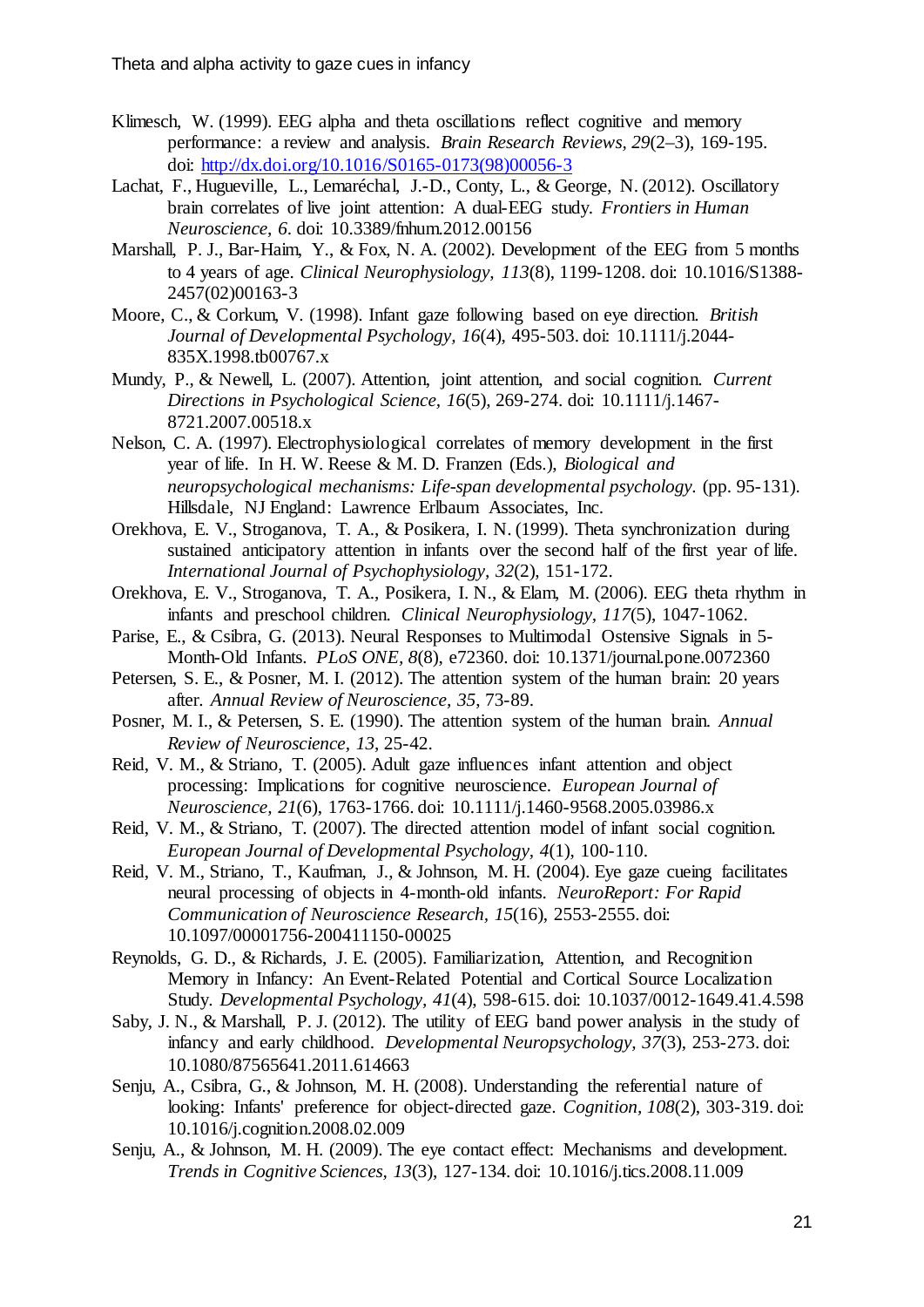- <span id="page-21-10"></span>Senju, A., Tojo, Y., Dairoku, H., & Hasegawa, T. (2004). Reflexive orienting in response to eye gaze and an arrow in children with and without autism. *Journal of Child Psychology & Psychiatry, 45*(3), 445-458. doi: 10.1111/j.1469-7610.2004.00236.x
- <span id="page-21-7"></span>Southgate, V., Csibra, G., Kaufman, J., & Johnson, M. H. (2008). Distinct processing of objects and faces in the infant brain. *Journal of Cognitive Neuroscience, 20*(4), 741- 749. doi: 10.1162/jocn.2008.20052
- <span id="page-21-2"></span>Striano, T., & Bertin, E. (2005). Social-cognitive skills between 5 and 10 months of age. *British Journal of Developmental Psychology, 23*(4), 559-568.
- <span id="page-21-9"></span>Striano, T., Reid, V. M., & Hoehl, S. (2006). Neural mechanisms of joint attention in infancy. *European Journal of Neuroscience, 23*(10), 2819-2823. doi: 10.1111/j.1460- 9568.2006.04822.x
- <span id="page-21-1"></span>Striano, T., & Stahl, D. (2005). Sensitivity to triadic attention in early infancy. *Developmental Science, 8*(4), 333-343. doi: 10.1111/j.1467-7687.2005.00421.x
- <span id="page-21-4"></span>Stroganova, T. A., & Orekhova, E. V. (2007). EEG and infant states. In M. de Haan (Ed.), *Infant EEG and event-related potentials.* (pp. 251-287). New York, NY, US: Psychology Press.
- <span id="page-21-8"></span>Stroganova, T. A., Orekhova, E. V., & Posikera, I. N. (1998). Externally and internally controlled attention in infants: An EEG study. *International Journal of Psychophysiology, 30*(3), 339-351.
- <span id="page-21-6"></span>Stroganova, T. A., Orekhova, E. V., & Posikera, I. N. (1999). EEG alpha rhythm in infants. *Clinical Neurophysiology, 110*(6), 997-1012.
- <span id="page-21-3"></span>Wahl, S., Michel, C., Pauen, S., & Hoehl, S. (2013). Head and eye movements affect object processing in 4‐month‐old infants more than an artificial orientation cue. *British Journal of Developmental Psychology, 31*(2), 212-230. doi: 10.1111/bjdp.12001
- <span id="page-21-5"></span>Ward, L. M. (2003). Synchronous neural oscillations and cognitive processes. *Trends in Cognitive Sciences, 7*(12), 553-559. doi: 10.1016/j.tics.2003.10.012
- <span id="page-21-0"></span>Webb, S. J., Long, J. D., & Nelson, C. A. (2005). A longitudinal investigation of visual event-related potentials in the first year of life. *Developmental Science, 8*(6), 605-616. doi: 10.1111/j.1467-7687.2005.00452.x